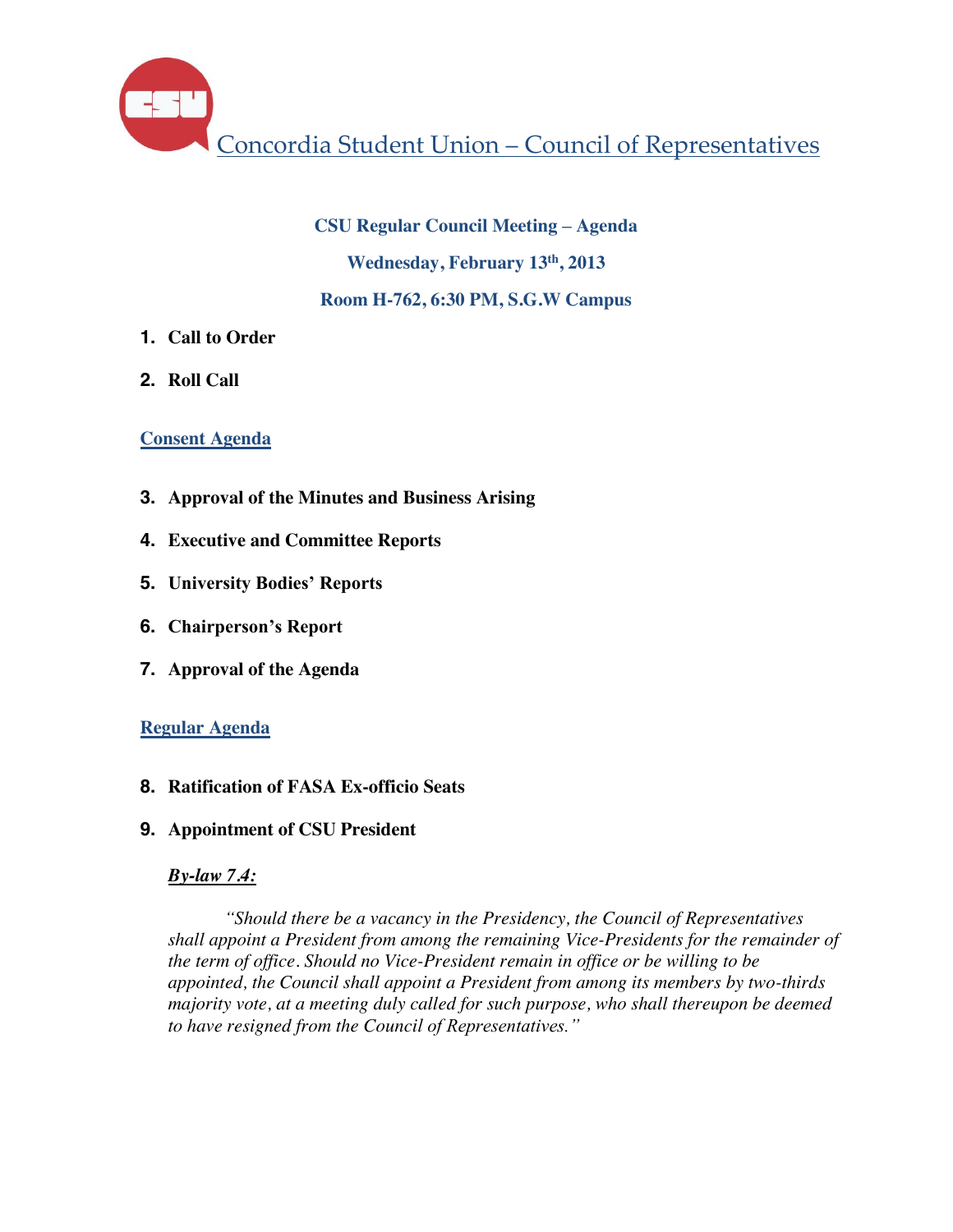

## **10.Appointment of Executive**

## *By-law 7.3:*

*"The President may fill a vacancy in a Vice-Presidency from among the members, subject to ratification by a majority of the Council of Representatives.*"

## **11.Appointment of CEO**

## **12.Appointment of JB Members**

## **13.Policy Committee**

- a. Amendment to Book I Council of Representatives Chapter VI Resignation and Deemed Resignation –SR47
- b. Amendments to Book VI Elections and Referendum Regulations Chapter II-Section 4- Fee levies
- c. Amendment to Book VI- Elections and Referendum Regulations Chapter IV Section 6 – Poster Policy –SR 191
- d. Amendments and additions to Book VI Elections and Referendum Regulations Chapters V, VIII, IX, X, XI
- e. Amendment Book XII –Final Provisions Chapter 1 SR 297
- f. Amendment and Additions Book VII Executive SRs 262-263  $& 269-272$

#### **14.General Elections**

*Be it resolved* that the Concordia Student Union calls its Annual General Election 2013 such that the polling period begins on Tuesday March 26th and ends on Thursday March 28th in accordance with S.R. 124

*Be it further resolved* that the composition of council be, in accordance with by-laws 6.21  $& 6.2.2$ , as follows:

- 14 Arts and Science seats
- 6 John Molson School of Business seats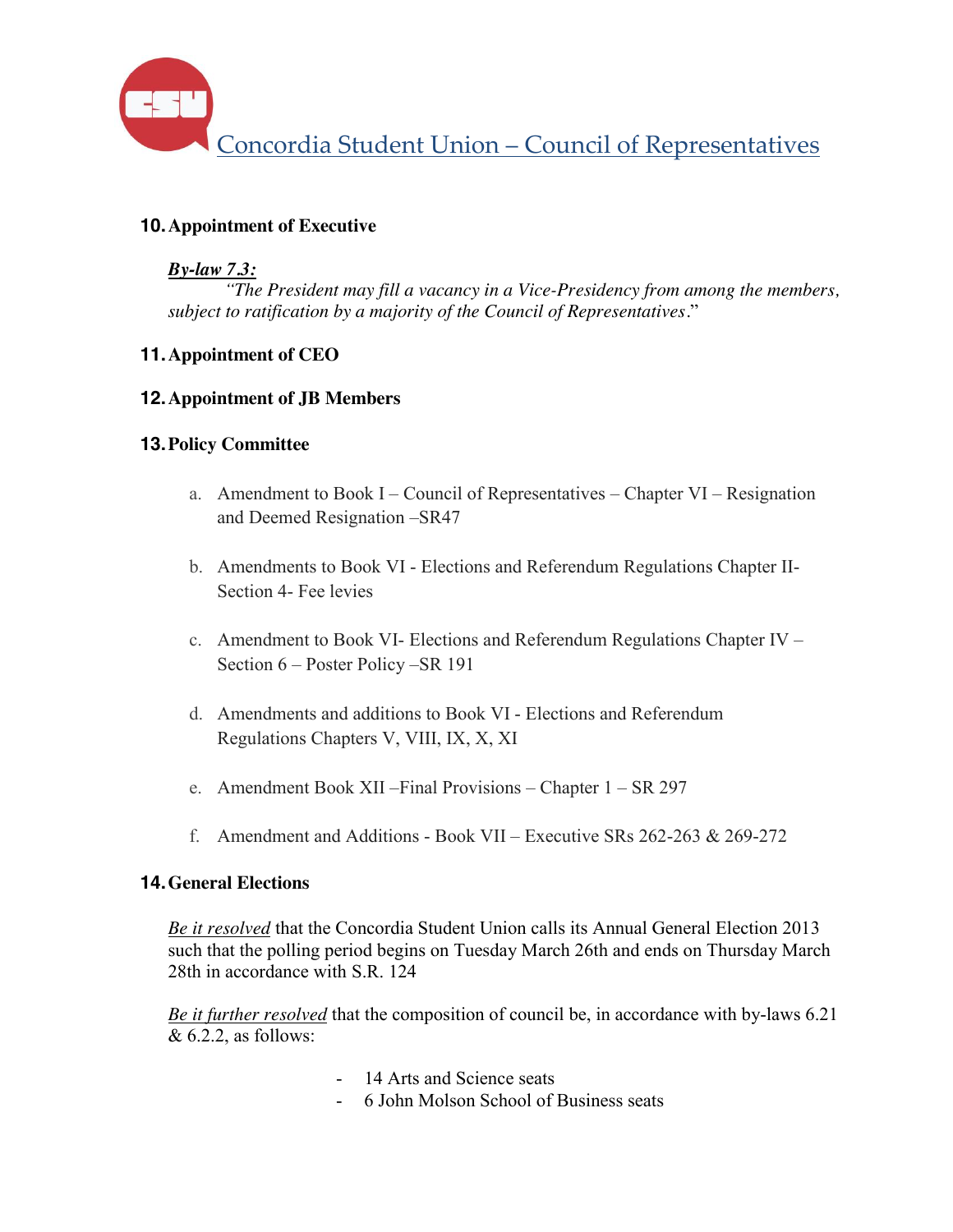Concordia Student Union – Council of Representatives

- 4 Independent Students seats
- 3 Fine Arts seats
- 3 Engineering and Computer Science seats
- **15.Concern over Judicial Board Member**
- **16.Appointment of CSU Signing Officers**
- **17.Appointments of Councilors to Standing Committees**
- **18.Appointment to SAF**
- **19.Discussion on Acquiring a Mood Watcher for CSU Council**
- **20. Council Retreat**
- **21.Questions on Orientation**
- **22.Question Period**
- **23.Announcements**
- **24.Adjournment**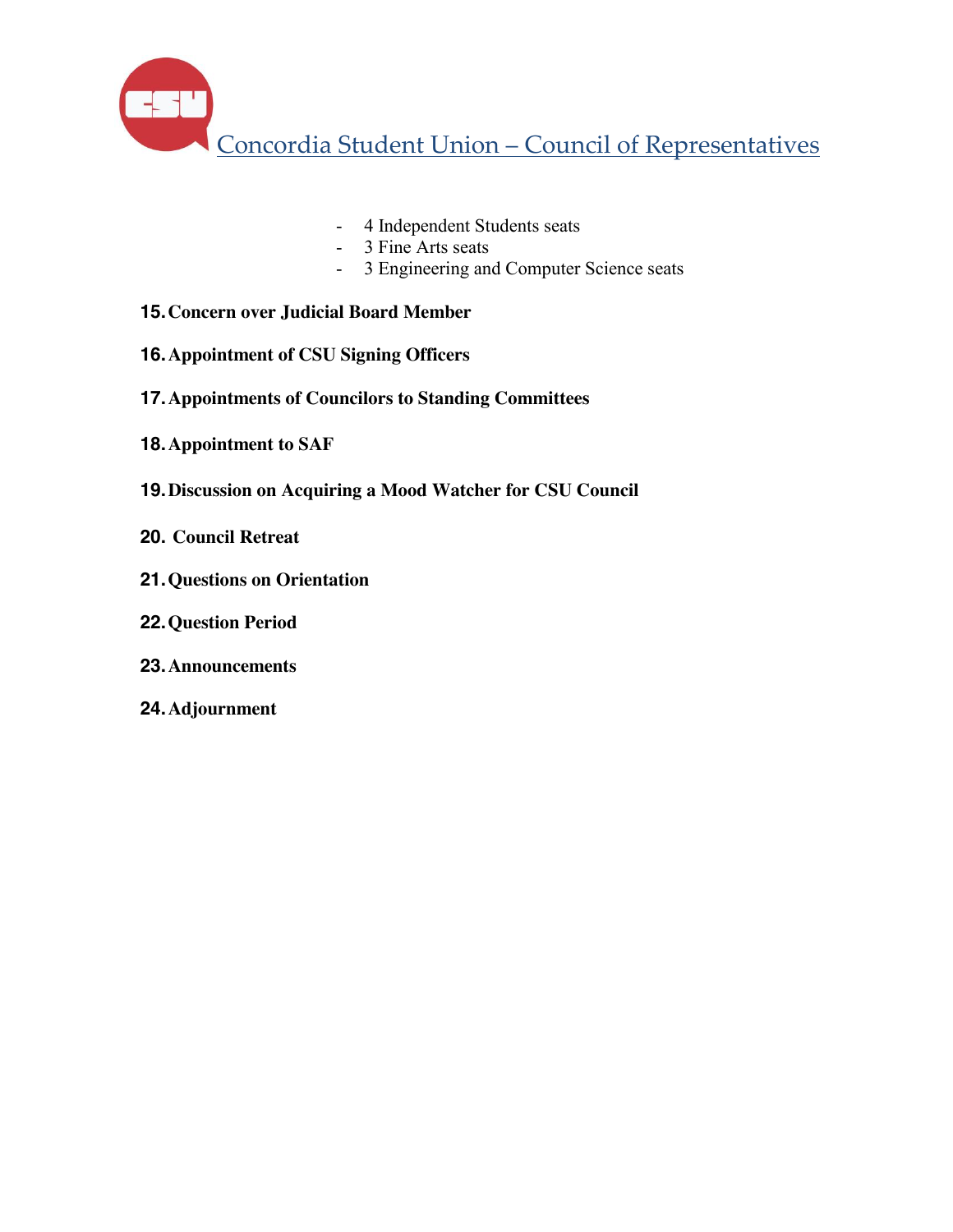## **1. Call to Order**

Meeting called to order at 6:45pm.

# **2. Roll Call**

**Executives:**  Nadine Atallah Simon-Pierre Lauzon Stefan Faina Alexis Suzuki Keny Toto Andrew Roberts Hajar El Jahidi

#### **Councilors:**

Chad Walcott Gonzo Nieto Hannah Hackney Chris Webster Fahd Ali Nasser Ali Talhouni Patrick Lefebvre Melissa Kate Wheeler Carlotta Longo Caroline Bourbonniere Pierre Tardivo James Vaccaro Hardial Rosner Jordan Lindsay Paul Jerajian Anja Rajaonarivelo

#### **Consent Agenda**

**Chad Walcott** moves to appoint Nick Spooner as chair Seconded by **Hardial Rosner** 

**VOTE**  All in favour: unanimous **Motion passes** 

#### **3. Approval of the Agenda**

**James Vaccaro:** Split Executive and Committee Reports. Add CUSACorp after. Remove VP Academic, Clubs and Internal, and Student Life from Consent Agenda. Committee Reports as new Point 8.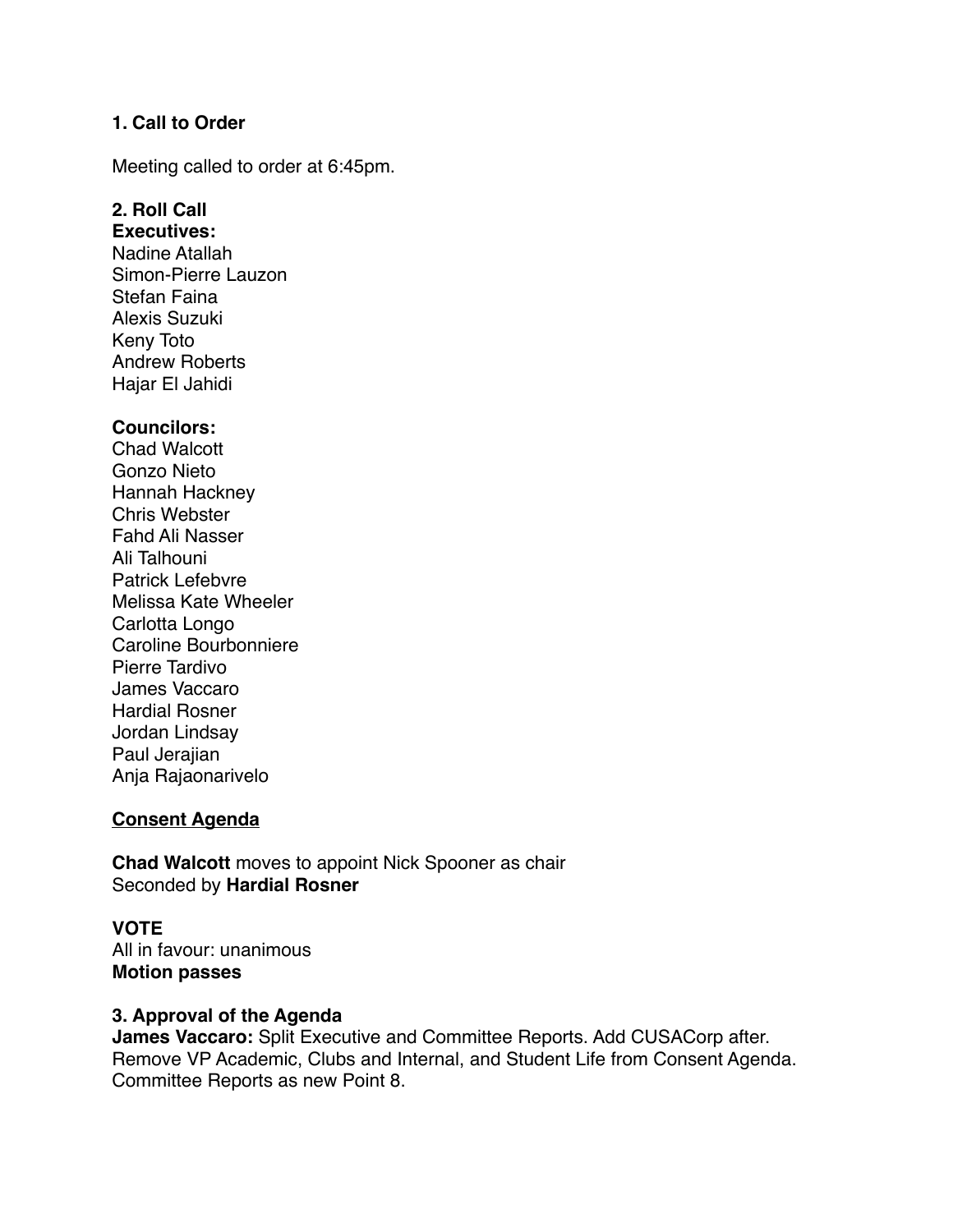**Chad Walcott:** Fine Arts Faculty Budget Cuts to point 11.

**Nadine Atallah:** Would like to table points 17, 18, 20, and 21.

**Pierre Tardivo Martin:** Would like to keep appointments of councilors to standing committees.

**Nadine Atallah**: Had tabled Special By Laws I and J. Add following Consent Agenda items.

**Chad Walcott**: Move appointment to CEO to first point of regular agenda.

**Hannah Hackney**: Move orientation questions up.

**Andrew Roberts**: Move ex officio rights to the beginning of agenda.

**Gonzo Nieto** moves to approve the agenda Seconded by **Pierre Tardivo Martin** 

**VOTE** All in favour: 13 Abstentions: **Chris Webster Motion passes** 

# **3. Approval of the Minutes and Business Arising**

#### **4. University Bodies' Reports**

**5. Chairperson's Report** 

#### **Regular Agenda**

**7. Executive Reports** 

**A) Academic Report** *Academic Project*  **James Vaccaro**: Enrollment rates and funding costs of project?

**Hajar El Jahidi**: Can be provided next council meeting.

*Student tribunal* **James Vaccaro**: Student tribunal pool, what was the selection process?

**Hajar El Jahidi**: Two positions still unfilled. Went through the previous applications and re-advertised for the position. Two students that were chosen were Melissa Lemieux and Phillip Fry. Process is ongoing.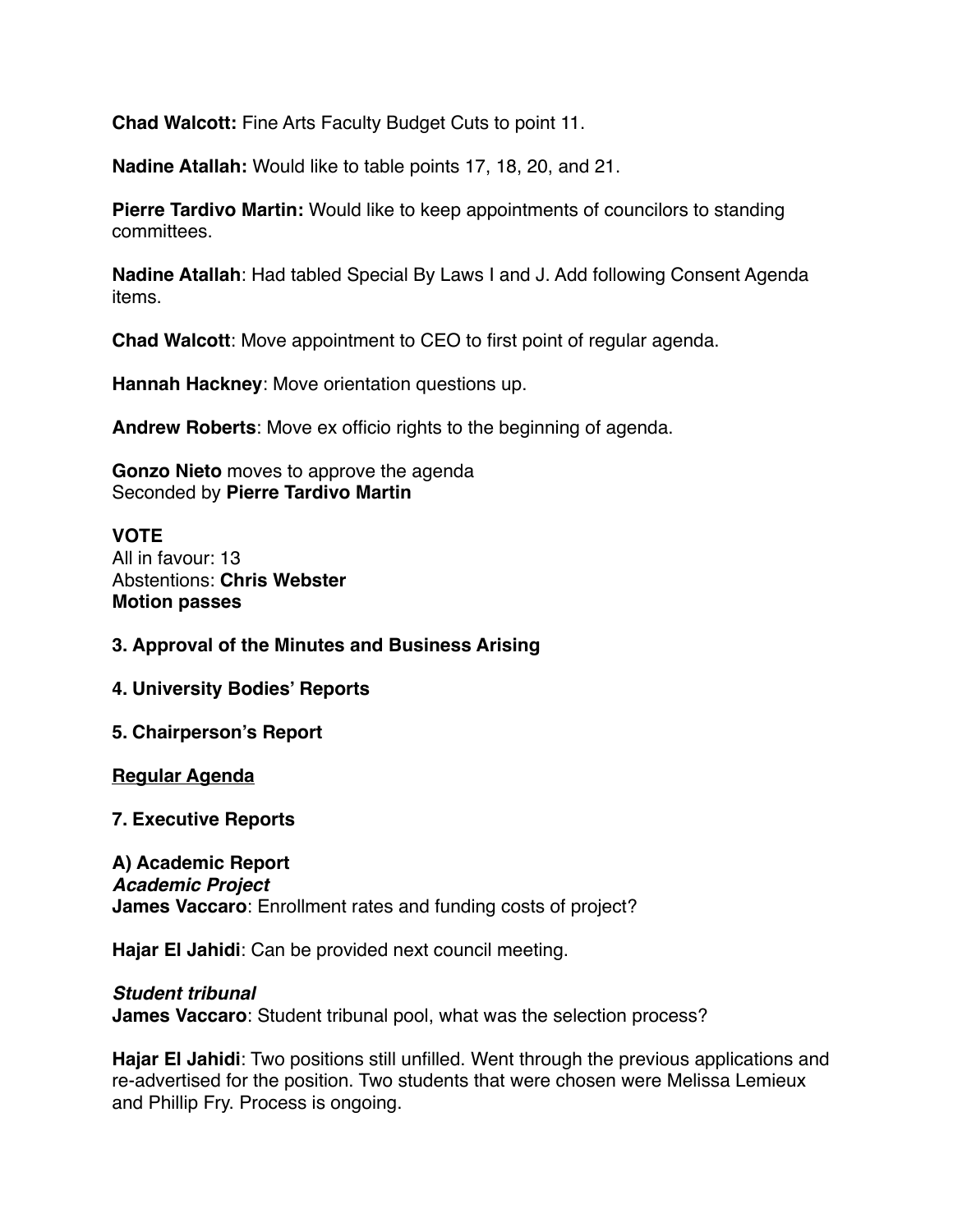# **B) Clubs and Internal**  *Rebranding Project*

**James Vaccaro**: Problem with this is that we are rebranding a project still in the consultation stage. Creating a new image for something that has not materialized yet. Believes that this seems way too early and is only gartering interest on how much money the launch party is costing and rebranding campaign costs. Questioned the fact that council was not approached on this issue whatsoever. Could have brought different perspectives. Should have been informed and involved at an earlier point. Would like financial details about the launch party at the council meeting following the event.

**Nadine Atallah**: When talking to the newspapers, didn't express well what it was. Brought it up very briefly at the council retreat. Not completely out of left field. Has become so much bigger than it originally was. Way to raise awareness about the surveys going around. The Habitat is supposed to be about space, not a center. Giving a face to space. Has become a bigger deal but is just supposed to be something fun that will peak people's interest.

**Chad Walcott**: Regarding the ad hoc space committee, how much involvement have they had on the planning process and habitat project?

**Nadine Atallah**: MHPM project and the Habitat project are two very different things. Showed it to a couple people. Doesn't have to do with the center, just about space. Not much involvement. Has gotten bigger than expected.

**James Vaccaro**: People are not aware of the survey. Would be a good idea to ask for more involvement through the survey.

**Nadine Atallah**: Facebook event coming this week. Just trying to figure out what these flyers and posters would look like before hand.

**Rami Khoriaty**: Thinks rebranding is a very good idea. Has had a bad connotation in the past. Calling it another name can give it a new image. Has nothing to do with the old, corrupted contract. The campaign turning into something bigger than expected is a good thing. Shows that people are involved and interested.

**Caroline Bourbonniere**: Thinks it is a great idea to rebrand the project. Shows that there is a tangible project coming along and shows students a vision of what is to come.

**Pierre Tardivo Martin**: Heard about these posters through the media, portrayed in a negative light. Posters to incentivize students to vote in favour of the student center.

**Nadine Atallah**: Not the way we meant it at all. People have already voted for a student center, there is no more vote.

# **C) External**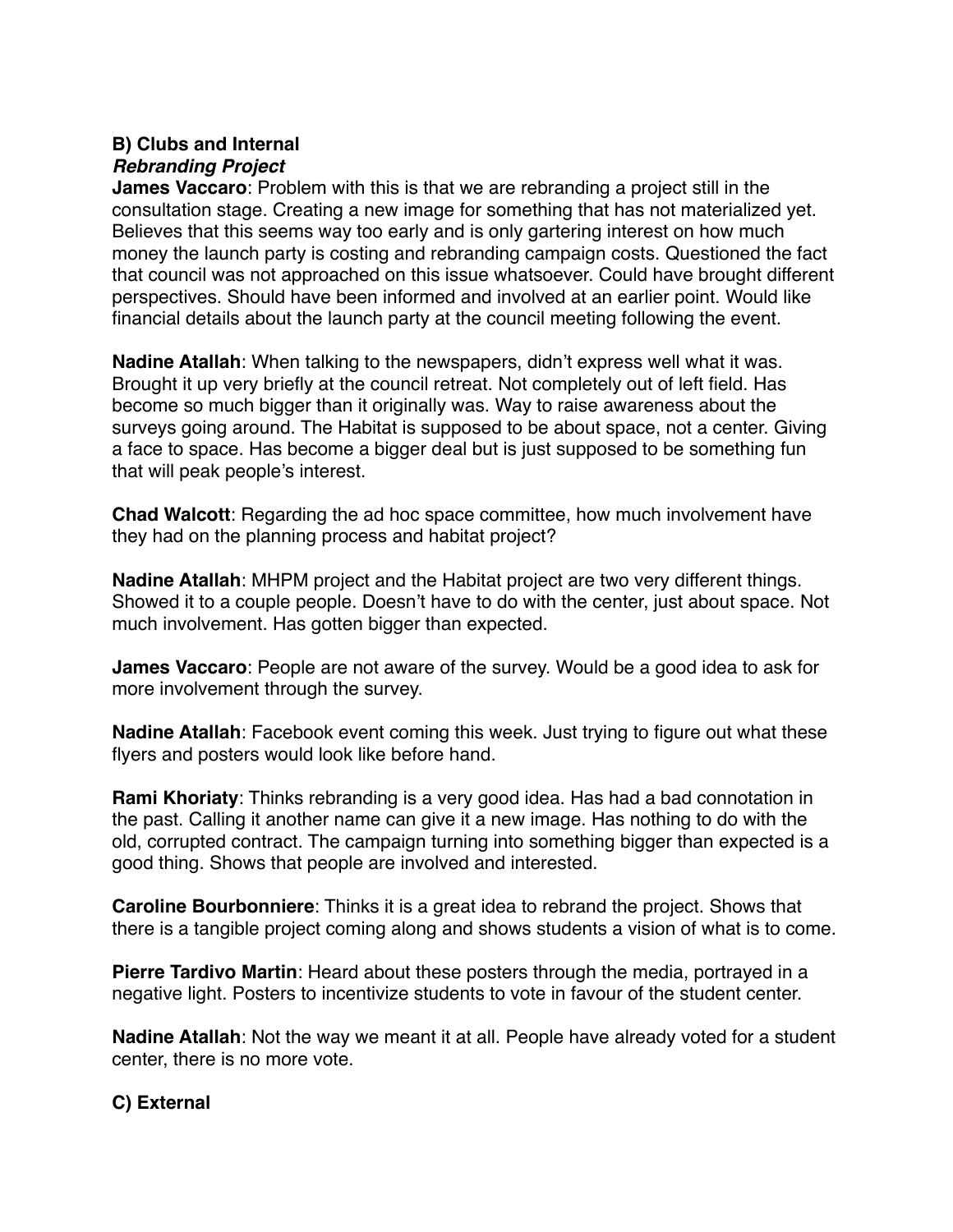#### *Education Summit Website*

**James Vaccaro**: Wanted to thank Simon Pierre for all his work on this campaign. Did a great job working on a lot of different things. A lot of people really enjoyed the website and were happy for getting their voice heard. Regarding the website, felt that it could be used ongoingly as a reference point. Could be used by the English community in Montreal.

**Simon Pierre Lauzon**: Will bring it up to my committee. Will need to modify the website. Is a word press, wont take much time to modify.

**Pierre Tardivo Martin**: The website as it was was great. Saw the quote, "JMSB showed absolutely no interesting, citing too many parties to organize." Wanted to say that at the moment, there is a turnover of executives in CASA. Might want to get into contact with the new executives to reduce the riff between the CSU and CASA.

**Simon Pierre Lauzon**: Was frustrated with JMSB's response. Think that the CSU and CASA have had some sort of history. Not that surprised when they didn't jump on the opportunity to work with us. It is not us telling them how it should be, it is the students' choice.

#### *Communications Coordinator*

**James Vaccaro**: Mentioned that you had received a good amount of applicants. Wanted to know how the hiring process will work?

**Simon Pierre Lauzon**: Will be forming a committee with 3 execs, the campaigns coordinator, and a designer. A lot of candidates, may have to do phone interviews. Starting tomorrow, will start working on that.

#### **D) Student Life** *Cultural Night*

**James Vaccaro**: Mentioned that cultural night had improved, glad it went smoother. Any recommendations on how to improve them? How have they been looking budget wise?

**Alexis Suzuki**: Adjusted the coat check; coat check was very problematic last time. In terms of budget, generally always very successful. Most times end up making a bigger profit. Always been a push to make them more cultural.

#### *Winter Orientation*

**Chad Walcott**: Came to my attention from a few students that many events started late.

**Alexis Suzuki**: In terms of the events outside, they are much more tricky to execute. Had to decide whether to have it inside or outside.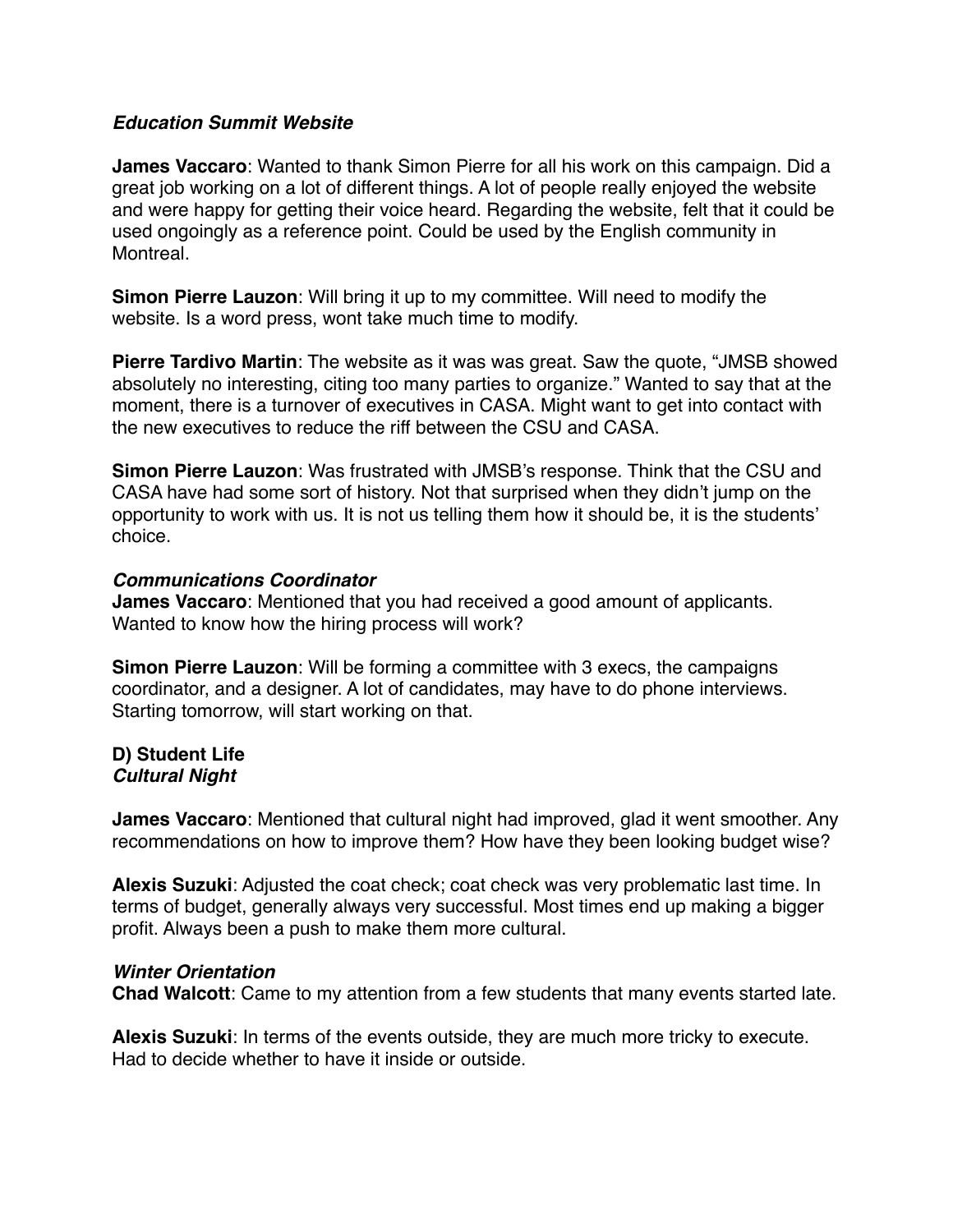**Andrew Roberts**: First event we held on the terrace, tents were blowing everywhere. Had to make sure it was a good idea to hold it outside. Food was ready on time. At Loyola event, food came out about 45 minutes later than expected. Many people were in attendance.

**James Vaccaro**: When will we be receiving a report?

**Alexis Suzuki**: Plan on involving it in the How To Guide.

**Chad Walcott**: Allocated a \$62,000 budget. Can we get an estimate on how much it cost?

**Alexis Suzuki**: Doesn't have the numbers.

**Nadine Atallah**: Keny will be here soon.

**Chad Walcott**: Had mentioned the How To Guide, is there a date in which we can expect at least an outline?

**Alexis Suzuki**: Can provide it by next council meeting.

**Melissa Kate Wheeler** moves that the VP Student Life produce a post mortem report on orientation by next council meeting Seconded by **Chad Walcott**

**Melissa Kate Wheeler**: Thinks it would be a good opportunity toe see the ins and outs of winter orientation before the how to guide is produced. Would be responsible for us to take a look at it before the end of our mandate.

**Alexis Suzuki**: Thinks it is a big waste of time. A lot of effort going into the How To Guide. The way that I'm trying to set it up is that you can search for anything. The way the post mortem would go, the info would be organized differently. Want to produce something that would be very helpful. Huge learning curve. So much that you have to learn on your own, really like to help someone else out. The way that I see it being organized is very different from that of the post mortem report.

**Fahd Ali Nasser**: Read the exec report, similar to a post mortem report. What specifically more would you want from the post mortem report?

**Melissa Kate Wheeler**: Have not felt comfortable this whole year with this How To Guide coming out on June 1st. If it is contributing to institutional memory, we should either look at a post mortem or move the deadline by at least a month. Feels council should take a look at it if it is to be institutionalized.

**Hardial Rosner**: Thinks it is pretty clear that the post mortem report will be to see if we want what you've learned to be in the How To Guide. Worried that the How To Guide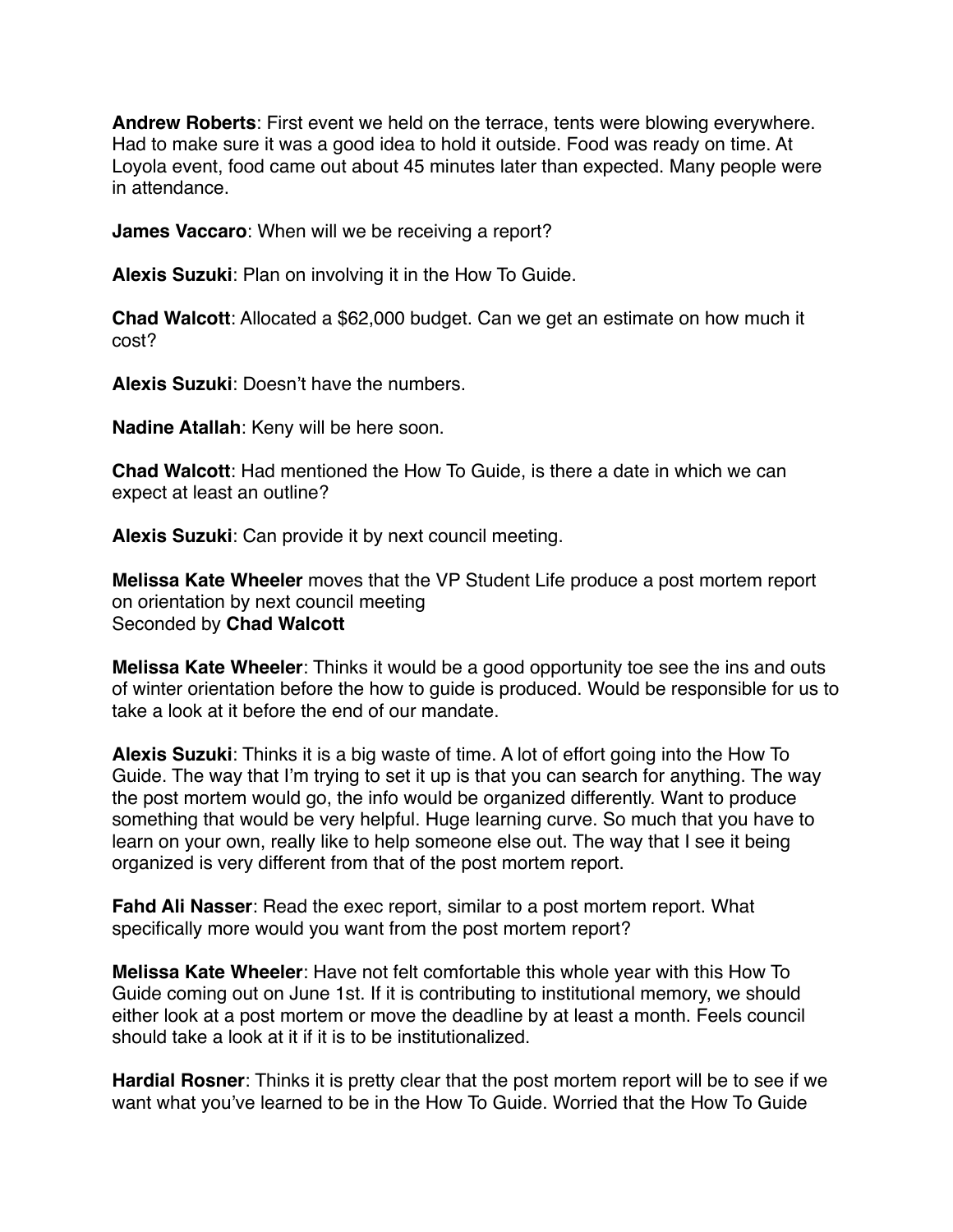itself will not be satisfactory. If a report is produced earlier, we can take a look at it and discuss what should be included from it in the How To.

**Chad Walcott**: Rewriting a better post mortem for this orientation would help in writing the How To Guide. Working on it throughout the year would assume that a large chunk of it would be a review of the events. Doesn't see how writing a post mortem for this orientation would be a waste of time as opposed to a helping process for the How To Guide. What's missing is a critical assessment of the events. Orientation was not flawless, there needs to be a review of the flaws so that future VPs won't make the same mistakes.

**Alexis Suzuki**: Thinks that previous reports don't serve the purpose that they should. Been a notion that information will be lacking in the How To Guide, this won't be the case. Will be very detailed and thorough. Making it more objective. Would like time to work on it; would suggest coming in to the month prior to June 1st to review it and see how it's going. Can see what other changes could be made. Would rather focus my time on something that is going to be useful to someone.

**Caro Bourbonniere**: Suggests finding a middle ground. Perhaps Alexis could submit what she's written so far at the next council meeting. Just so those who are concerned can get some sort of information.

**Gonzo Nieto**: Doesn't think that anyone disagrees with the idea of the How To Guide. Would like it to be written by somebody who has been very forthcoming about their mistakes. Doesn't feel we've seen that. Problematic that the actual report is stated to come out a day after you're responsible for the portfolio; thinks there is a problem with the timeline.

**Hannah Hackney**: Post mortem does not exist solely for people succeeding to the job. Exists for all of us as councillors and students; information we deserve. Completely eliminates the possibility of a public dialogue. Like the suggestion of seeing the report earlier or pushing up the deadline up a month.

**Simon Pierre Lauzon:** It seems that councillors have reservations about certain details about the events themselves. Feeling that these concerns are going to be addressed and next year's VP student life will have the information. Suggests that maybe these concerns can be communicated to Alexis. Way of including these in the report.

**James Vaccaro**: Doesn't believe it is about better preparing someone for next year; this is about accountability. Way overdue.

**Hardial Rosner** calls the question Seconded by **Ali Talhouni**

**VOTE**

All in favour of calling the question: 10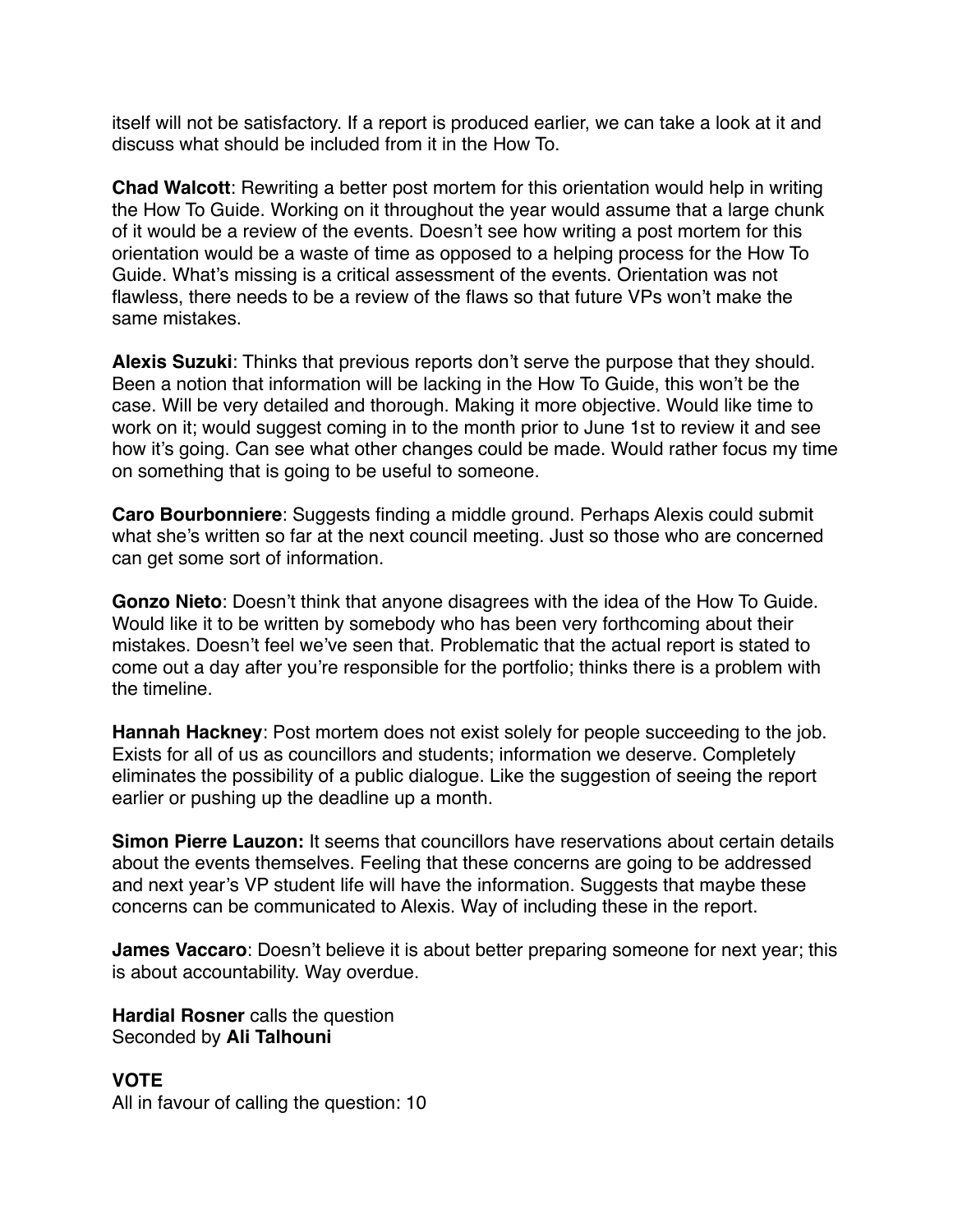Oppositions: 2 **Motion passes** 

**VOTE** All in favour of Melissa's motion: 10 Oppositions: 1 Abstentions: 2 **Motion passes** 

**Chad Walcott** moves that the How To Guide be submitted May 1st Seconded by **Patrick Lefebvre** 

**Chad Walcott**: Thinks that having this How To Guide after the end of this Executive's mandate is entirely unacceptable. This is an acceptable compromise.

**Melissa Kate Wheeler**: In favour of this. Doesn't feel comfortable with such an important document being institutionalized with the union without council going through it first. Great initiative, thinks it is important that council look at it properly. Having some sort of finalized, formal draft presented to council is appropriate.

**Alexis Suzuki**: Expresses her disappointment in council. From the difficulties that I and the people before me have had to go through. Very disheartening. Something I really wanted to do to help people out. Unfortunate that I wont be able to devote as much time as I wanted to. Is not something in my mandate. Something that I wanted to do to really benefit the CSU in the future. A document about what has been done and providing as much information as possible. If this is the case, won't be able to devote the time this month to that document. Would expect that council is going to be understanding that I wont be able to get a lot of what I had intended to do in the How To Guide. Not information off the top of my head, requires a lot of research. Would have expected council to be understanding of that. Not going to end up being as useful as intended.

**Patrick Lefebvre**: How do you explain the How To Guide ready on the day you're going to be out of office?

**Alexis Suzuki**: Just a date to allow enough time to compile enough information.

Patrick Lefebvre: You will be out of office, makes sense to be done a month earlier.

**Hannah Hackney** calls the question Seconded by **Chad Walcott**

**VOTE** All in favour of calling the question: 11 Oppositions: 1 Abstentions: 3 **Motion passes**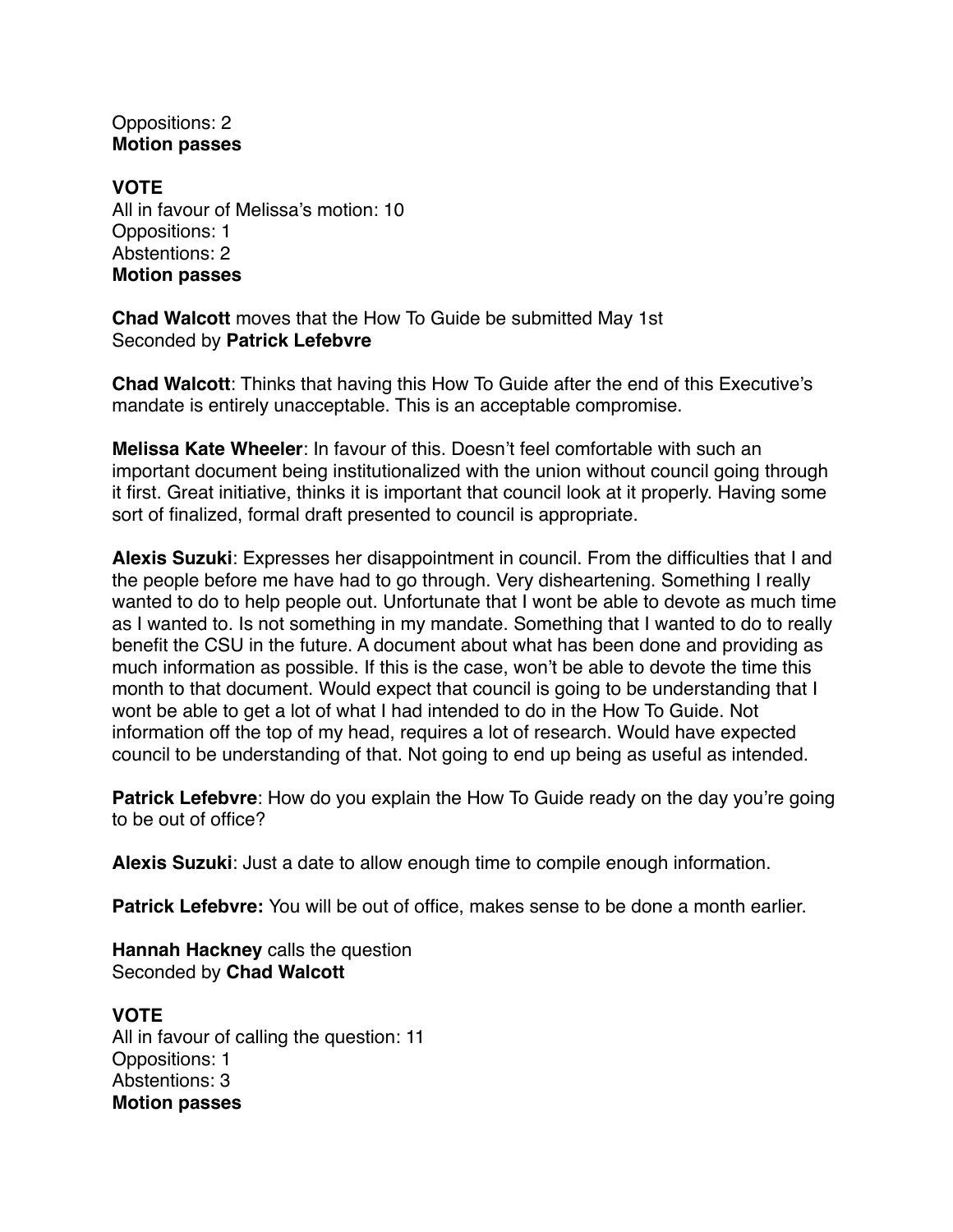#### **VOTE** All in favour of Chad's motion: 13 Abstentions: 2 **Motion passes**

**James Vaccaro** moves to include both the successes and failures in the post mortem report

Seconded by **Hardial Rosner**

**James Vaccaro**: Was no mention of failures in previous report. Wants to make sure it doesn't happen again. By putting more detail in it, orientation report should logically be going in to your How To Guide for future execs.

**Alexis Suzuki**: Anyone who is interested is welcome to come to a meeting to work on this with me. Feel there is a lot of back and forth and confusion. Will set up a meeting time within the next month, so we can make sure we are providing the information that you're seeking.

# **VOTE**

All in favour of James' motion: unanimous **Motion passes** 

## *Igloofest*

**James Vaccaro**: Wanted to commend execs on an incredibly popular idea. Recommends buying more tickets. Many students were angry about the time of sale and limited amount of tickets.

**Andrew Roberts**: Got Picnik tickets at orientation during fall, trickled in slowly. These went like wildfire, did not anticipate the popularity of these tickets.

**Alexis Suzuki**: When you submit an order, there needs to be enough time for them to process the order and print the tickets. There wasn't enough time to order another batch.

#### **8. Committee Reports A) Clubs and Space Committee**  *Student Center*

**James Vaccaro:** How were committees involved?

**Nadine Atallah**: There are two different committees, two different projects.

**Chris Webster**: Trying to differentiate between the Habitat, the ad hoc committee, and regular clubs and space committee. Update on when the next committee meetings are?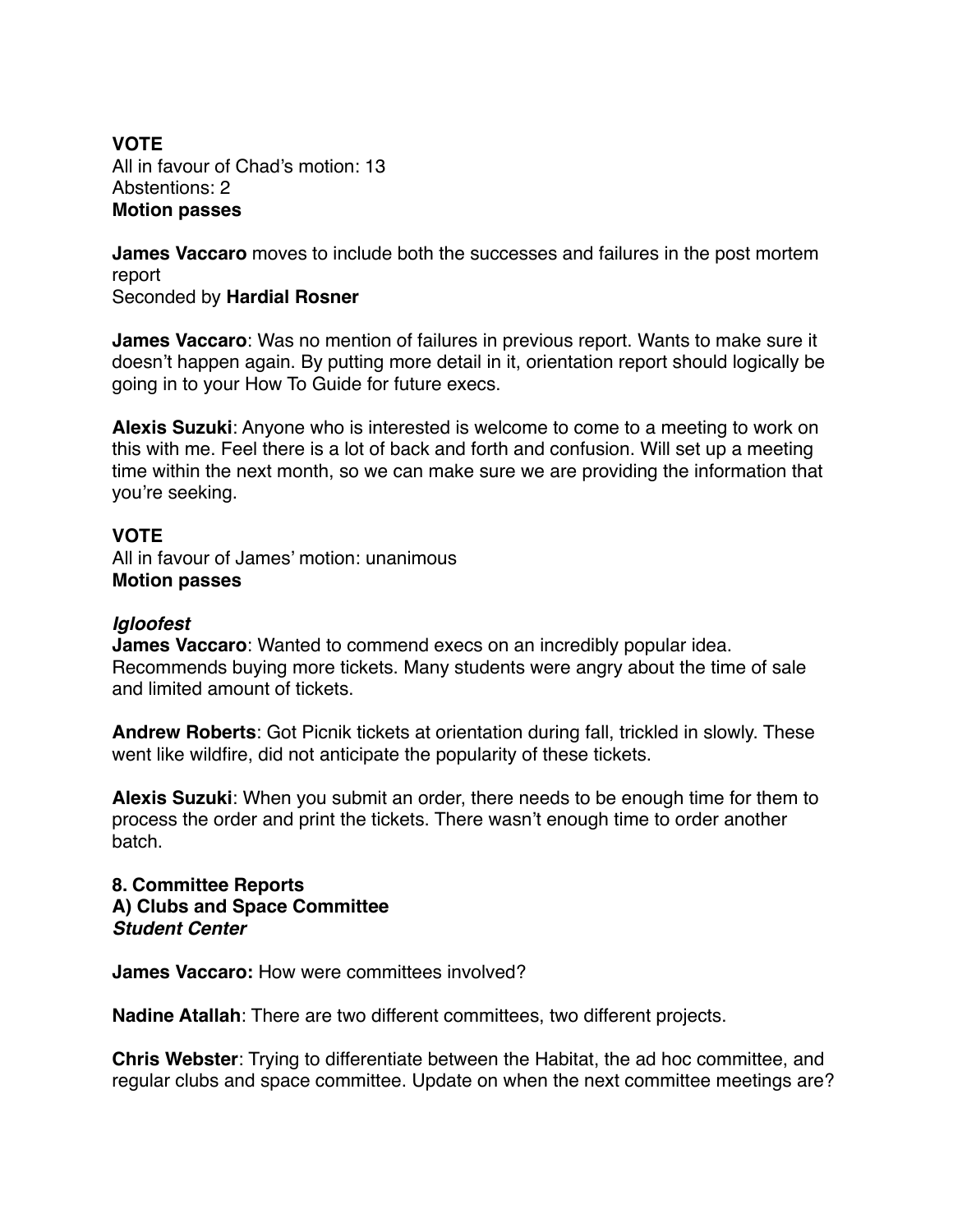**Nadine Atallah**: Can send out an email with updates.

## **B) Appointments Committee**  *Standing Committee Vacancies*

**James Vaccaro**: Wondering if appointments committee had met and if they had documents recommending candidates to council?

**Nadine Atallah**: Don't have a committee chair at the moment.

**Melissa Kate Wheeler**: No committee meeting called. Offered to chair the meeting myself; never heard back. None of the applicants were vetted by the appointments committee.

**Nadine Atallah**: The CEO and JB candidates were not vetted by appointments committee. Thought the best thing was to send them to council without having to wait for appointments to meet.

#### **C) Finance Committee**  *Bursaries*

**James Vaccaro**: Wanted to know if the committee had met to agree on the bursaries and the fund allocation?

**Hajar El Jahidi**: Committee has not met. Should be meeting by the end of this week. Only had to reallocate \$5,000 from Lucia's salary to bursaries.

**Nadine Atallah**: \$4000 that come from the concert for accessible education. Raised funds for bursaries.

**Hajar El Jahidi**: Talked with Keny about providing bursary funds form lucia's salary. On Monday, was contacted by a newspaper about the financial ongoings about the bursaries. Did not have time to provide any information to the media. Result was something unclear that was provided in the newspaper. Has been some misunderstandings. Mistakes made on my behalf in regards to the bursary information. Have to start advertising very soon due to time constraints. Believes that Finance Committee has the students' best interest at heart.

#### *Disabled Students Attendant Fund*

**Patrick Lefebvre**: Know that a motion was passed to send this to Finance Committee two months ago. Two meetings have been called with very late notice. Need three days notice of meeting times, has not been the case. Failed to let me know with enough time. The last meeting I suggested they Skype me in. Keny called me, called him back twice with no response. Informed me that they would pay for me to stay later tonight. Informed them that he appreciates the offer, but cannot stay past 11 o'clock tonight.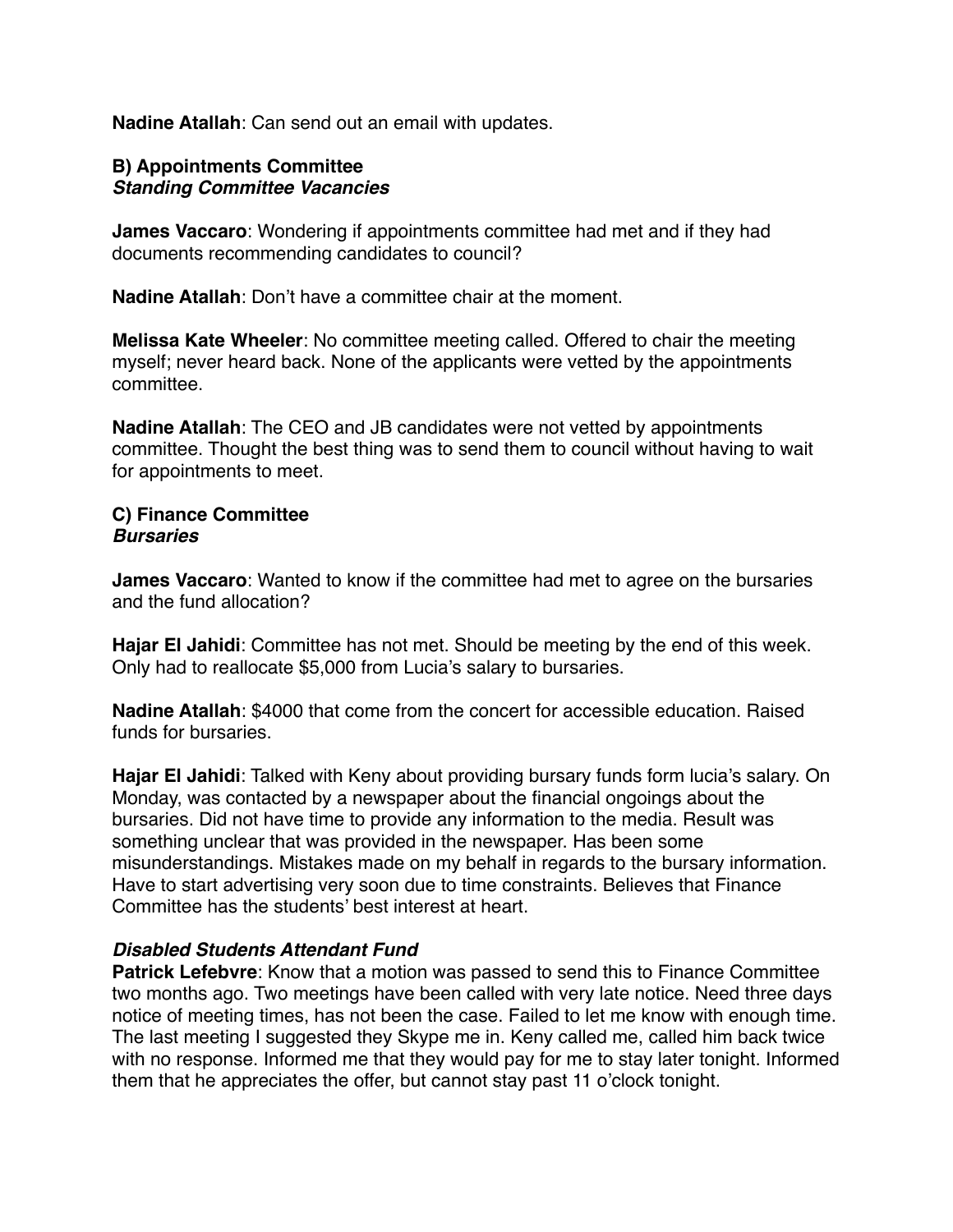**James Vaccaro** moves to mandate the VP Finance to hold a Finance Committee meeting to discuss disabled students attendant fund with 72 hours notice Seconded by **Hardial Rosner**

**James Vaccaro**: 72 hours is a perfectly acceptable amount of time. Patrick is an integral part of the discussion

**Gonzo Nieto** calls the question Seconded by **Patrick Lefebvre** 

**VOTE** All in favour of calling the question: 14 Abstentions: 1 **Motion passes** 

**VOTE** All in favour of James' motion: 14 Abstentions: **Paul Jerajian Motion passes** 

#### **9. Ex Officio Rights A)Ratification of Fine Arts Ex-officio Seats**

**Nadine Atallah**: At the last council meeting, council voted to give three ex officio seats to fine arts students. At their last council meeting, had discussed appointing at least one while waiting for students at large. Three people here. Just have to ratify them.

**Erika Couto**: Appreciates the CSU for dealing with this issue.

**Fahd Ali Nasser**: Wanted to know what the process was to choose the three candidates?

**Erika Couto**: Brought it before our council, no students at large applied. Three people that were interested at our council, chose them. Made every effort possible to let students at large know what was happening if they so chose.

**Chad Walcott** moves to ratify all three fine arts representatives omnibus Seconded by **Carlotta Longo**

# **VOTE**

All in favour of Chad's motion: unanimous **Motion passes** 

# **B) Possibility of Granting Ex-Officio Rights to Rami Khoriaty**

**Rami Khoriaty**: Some councillors appreciate the input I bring to council but are not comfortable with disrespecting the Standing Regulations. Would like to be granted ex officio in order to still have input.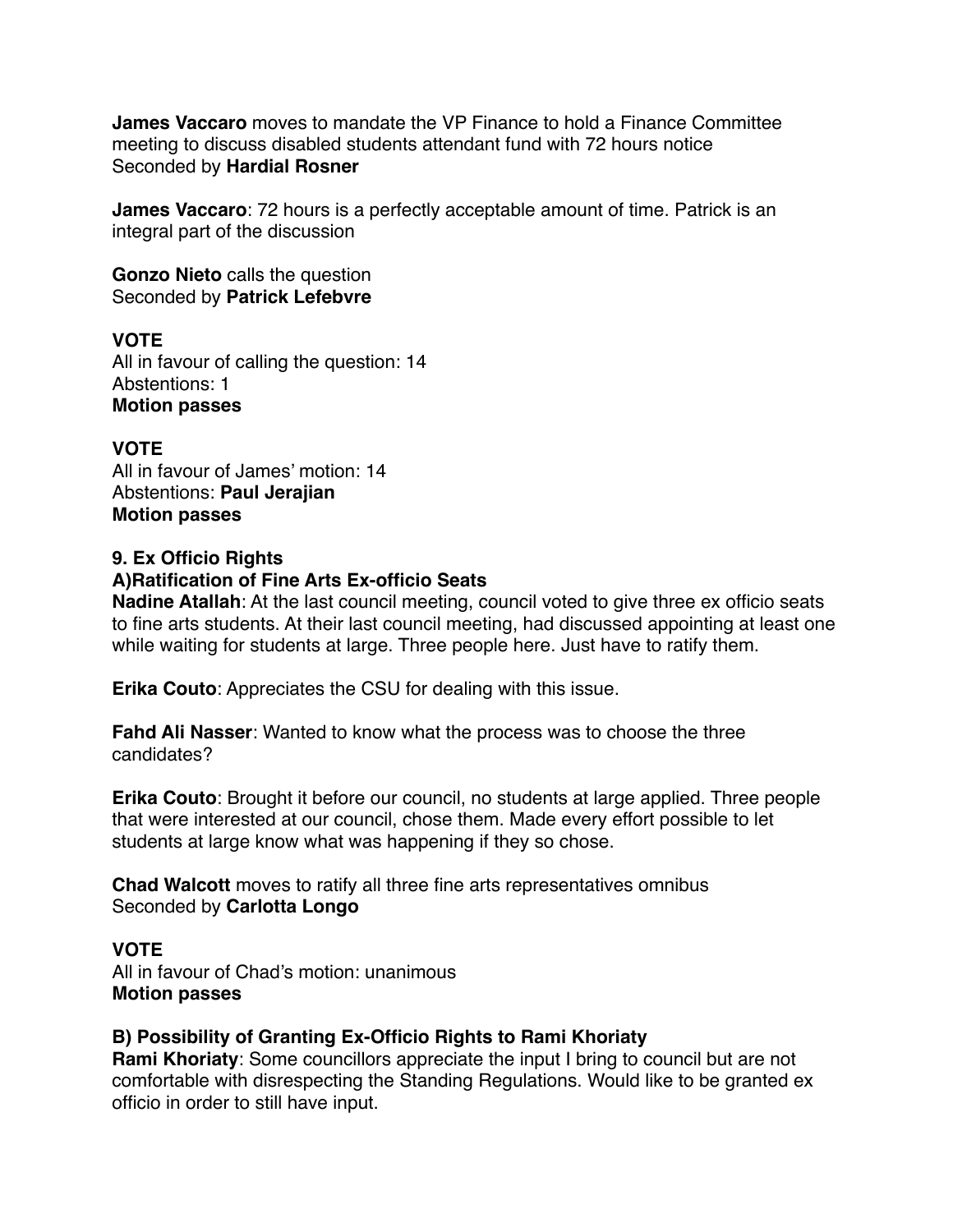**Chad Walcott**: Have to consider other members of council who resigned. None of these people gained ex officio rights.

**Pierre Tardivo Martin**: The people who were considered resigned were the ones who did not attend council meetings. Rami shows his dedication.

**Hardial Rosner**: Worries that granting ex officio rights so quickly is an awkward side stepping of the rules. Not sure I particular agree.

**Chad Walcott** calls for the order of the day

**10. CUSACorp James Vaccaro** moves for a 10 minute recess Seconded by **Gonzo Nieto**

**VOTE** All in favour of a recess: unanimous **Motion passes** 

**Rami Khoriaty**: Presents on CUSACorp. Composition includes the management of Reggies and manage the rent of JavaU and Hive Cafe. CUSACorp is for profit and CSU is not. Used to be very corrupted. Security audit done. Two illegal problems last year. Deficit of \$1.4 million to CSU. Ran into many problems this year, hopes that by the end of this semester everything will be stabilized. Fired 9 staff members including 2 general managers. Hired a general manager in October, had four formal complaints about him and had to let him go recently. Position is now open. Liquor control system was implemented, renovations were done, and procedures were implemented. Signed contracts with certain drinks.

**Keny Toto**: Budget for Reggies is pretty straightforward. December 31st, \$209,000 in sales. Quite optimistic with budgeting for 2013. Rental income from Java U. Miscellaneous sales. Discusses revenues and expenses.

**Pierre Tardivo Martin: Rental income budget of \$72,000. Up until December 31st, have** spent \$70,500.

**Keny Toto**: Accounting software based it on the fact that we already had the cheques until December 31st.

**Pierre Tardivo**: Went a bit over for Other Purchases. Elaborate?

**Keny Toto**: Shot glasses, juices, cups. Because sales increase, had to use more of those items.

**Anja Rajaonarivelo**: When does the Sleeman contract end?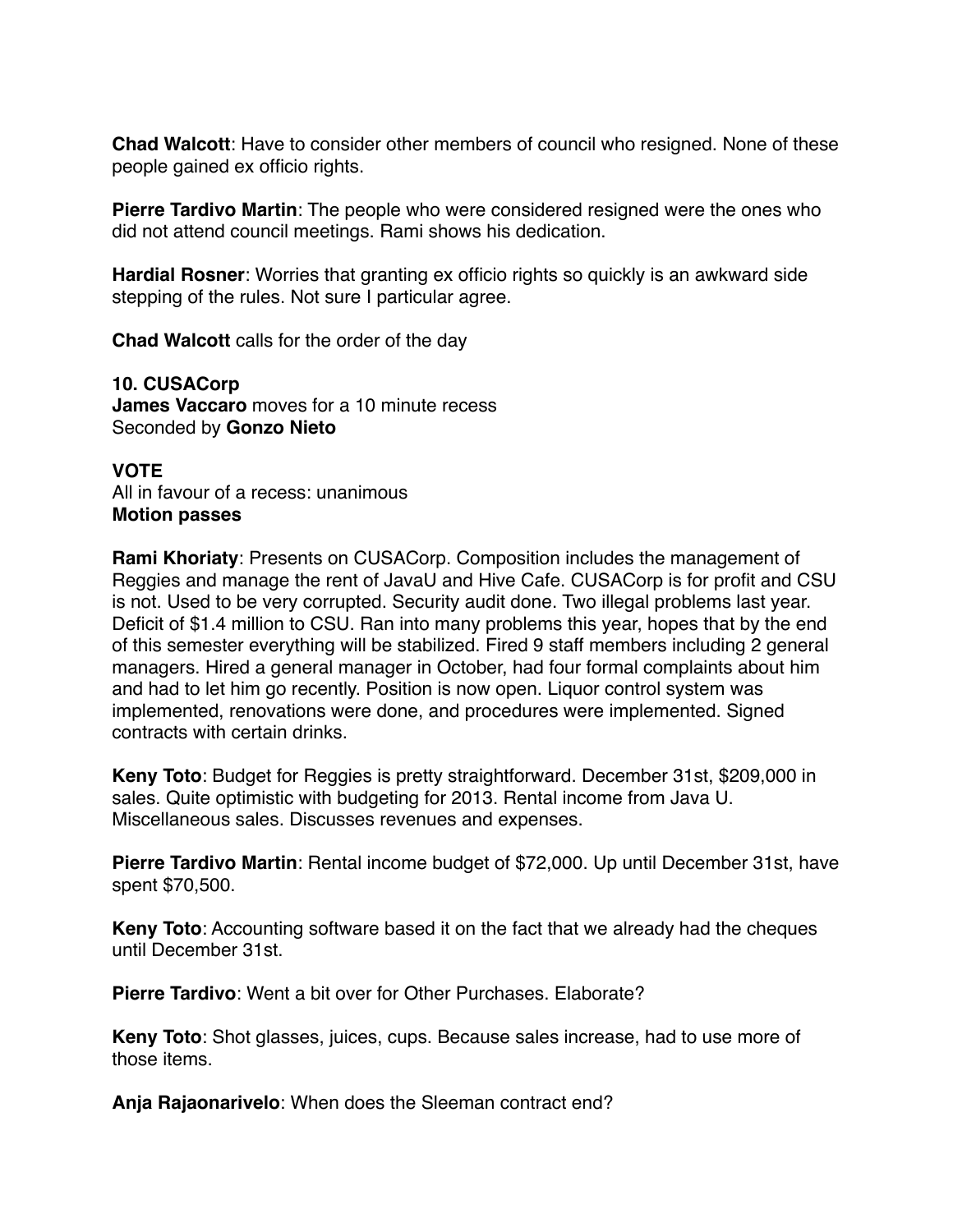#### **Rami Khoriaty**: December 2013.

**Anja Rajaonarivelo**: Planning on renegotiation the contract or looking somewhere else?

**Rami Khoriaty**: Don't have right of first refusal with Sleeman, going to be much easier to switch contracts.

**Paul Jerajian**: In terms of cutting down bartenders, what was the process in selecting that number?

**Rami Khoriaty**: During previous years, general managers were very friendly with the bartenders. Would put more hours in than needed. Used to schedule two bartenders on a slow night. Now at 7 bartenders.

**Paul Jerajian**: In terms of profitability, have you guys looked at any other numbers or sensitivity to price changes?

**Rami Khoriaty**: Price analysis. Once this is done, will know exactly where we are losing and gaining money. Was supposed to be done by December, but with the general managers and the legal issue we had to deal with, have been behind. Price analysis is not our priority for now, more focused on hiring a general manager. Close to breaking even, would rather focus on things that are remaining constant.

**Simon Pierre Lauzon**: Could you reiterate the numbers concerning renovation? News on \$1.4 million owed?

**Rami Khoriaty**: Reflect numbers not in yet. Part of the renovation that was put into another budget line, new computer. Have not talked about yet with the Board of Directors. In case of a profit by the end of the year, will see about starting to reimburse the CSU.

**Keny Toto**: Auditors don't call it a debt, call it a long term loan. No interest. Come up with a plan to repay it or wait a few more years.

**Pierre Tardivo Martin**: Believes it is important to begin making those financing terms.

**Gonzo Nieto**: Realistically, Reggies is yet to have a stable pattern of turning profit. With the reality of how up and down it's been.

**Rami Khoriaty**: In good standing with security. Hockey season, sales are increasing.

**Melanie Hotchkiss**: Noticed in the past few weeks that Reggies has been opened over the weekends. Thinks it's a great initiative. Wondering whether or not you guys are planning on getting the exposure out there?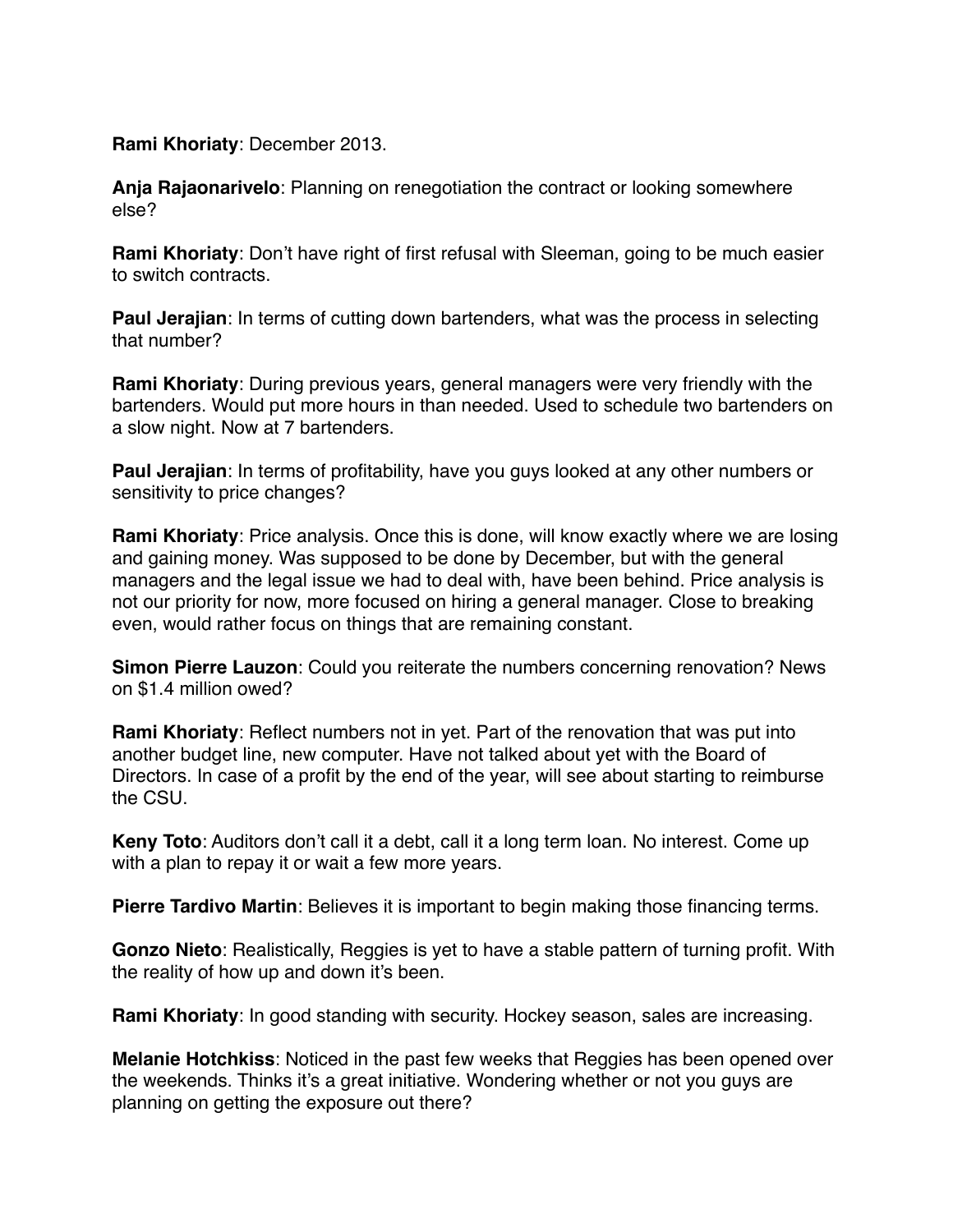**Rami Khoriaty**: Have asked two of our bartenders to work on the marketing. Paid for extra hours to work on marketing of Reggies. A lot of the student life goes into account with the operations of the bar. Experiencing a bit of difficulty, working hard on marketing.

**Patrick Lefebvre**: Thinks it was a good idea for the Super Bowl. Have been advertising on Facebook well.

**Chuck Wilson**: How do you see handling relations with different student groups?

**Rami Khoriaty**: When the student associations make a booking there is a book we look at and try not to hold student events during the games. In some cases, had to put one student group in the Java U when we were playing the game in the main area. Really encourages students to hold events at Reggies.

#### **11. Appointment of CEO**

**Chairperson**: Recommends to modify the agenda to put appointments one after each other.

**Chad Walcott** moves to suspend Robert's Rules to modify the agenda Seconded by **Pierre Tardivo Martin** 

**VOTE** All in favour of suspending Robert's Rules: 7 Abstentions: 3 **Motion passes** 

**Nadine Atallah** moves to move Appointment of JB Member right after CEO Seconded by **Hardial Rosner**

#### **VOTE**

All in favour: 10 Abstentions: 1 Motion passes

**Chad Walcott** moves to move the policy point right after appointment of JB Members Seconded by **Chris Webster**

**VOTE** All in favour: 9 Oppositions: 1 Abstentions: 3 **Motion passes** 

**Gonzo Nieto** moves to take the minutes out of Consent Agenda Seconded by **James Vaccaro**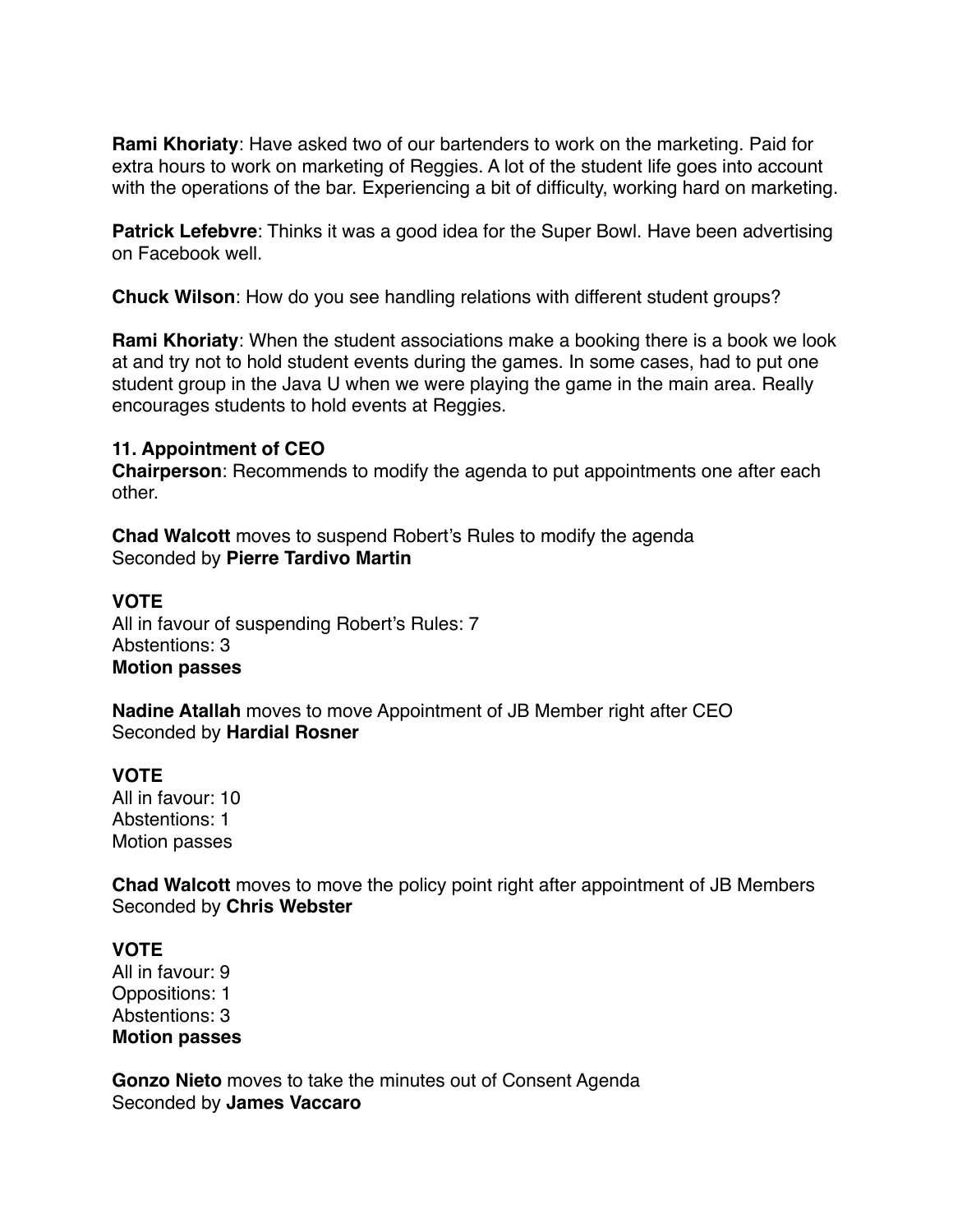#### **VOTE** All in favour: 9 Abstentions: 1 **Motion passes**

**Gonzo Nieto** moves to reinstate Robert's Rules Seconded by **Fahd Ali Nasser**

**VOTE** All in favour: 12 Abstentions: 1 **Motion passes** 

**Pierre Tardivo Martin** moves to go into closed session Seconded by **Simon Pierre Lauzon**

## **VOTE**

All in favour of going into closed session: unanimous **Motion passes** 

Meeting goes into closed session at 9:32 pm.

Meeting resumes into opened session at 11:39 pm.

**Chairperson**: Thanks all the applicants for coming and waiting a very long time to be interviewed. Applicants have to go on camera with one particular question and the other one just for procedural purposes.

**Chairperson**: Do you know anyone in the CSU prior to this interview? Are you familiar with or affiliated with the CFS in any way?

**Amr**: Familiar with Ali Talhouni. Don't know them very much.

**Ismat**: Acquaintances with Rami. Not affiliated in any way, vaguely know about them.

**Andre-Marcel**: Friend that works with Advocacy. Am familiar with them but not affiliated with them in any way.

**Roman**: No. Just a little familiar and not affiliated.

#### **Saghar**: No. No.

**Chairperson**: Close decision. Quality of applicants was really good, very intensive deliberation. Council would like to congratulate Andre-Marcel as the next CEO of the CSU.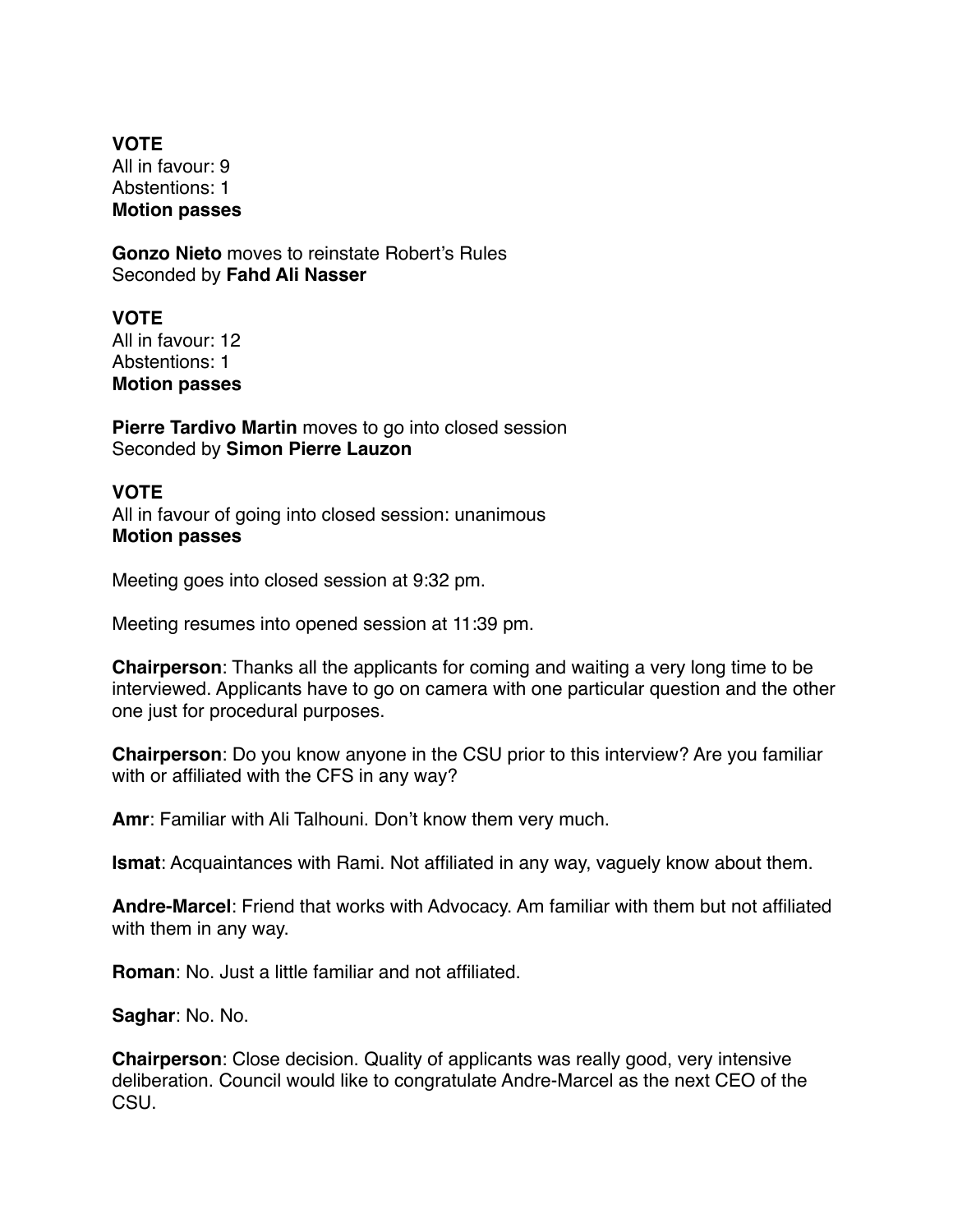## **12. Appointment of JB Members**

**Gonzo Nieto** moves to go into closed session Seconded by **Pierre Tardivo Martin**

**VOTE** All in favour: unanimous **Motion passes** 

**Chairperson**: Lost a few JB applicants due to the length of the meeting.

Meeting goes into closed session at 11:47 pm.

Meeting resumes into opened session at 12:26 am.

**Chairperson**: Thanks candidates for their patience. Prior to this interview, did you know anyone from the CSU? For legal reasons, are you familiar with the CFS and if so are you affiliated with them in anyway.

**Matt**: No. No.

**Max**: Nick Sweet. Not familiar with them and not affiliated.

**Chairperson**: Both candidates have been appointed to JB.

#### **13. Policy Committee**

**Melanie Hotchkiss:** Changes were sent out in advance. Bulk involves changes to elections. Last May, Chuck and I presented ammendments to council to the elections sections of the Standing Regulations. A lot of them passed, but the sections on sanctions and disqualifications were tabled by Policy Committee at the time.

#### **A) Amendment to Book I - Council of Representatives - Chapter VI - Resignation and Deemed Resignation - SR 47**

\***Melanie Hotchkiss**: Dealt with in the elections section, but now in a new section. Because of the way that sanctions and disqualifications was overhauled, that is where it was placed.

**Fahd Ali Nasser**: JB recommended that term "employee' was ambiguous. Wondering why same term is used again

**James Vaccaro**: Dealing with the definition of "employee" at next Policy Committee meeting.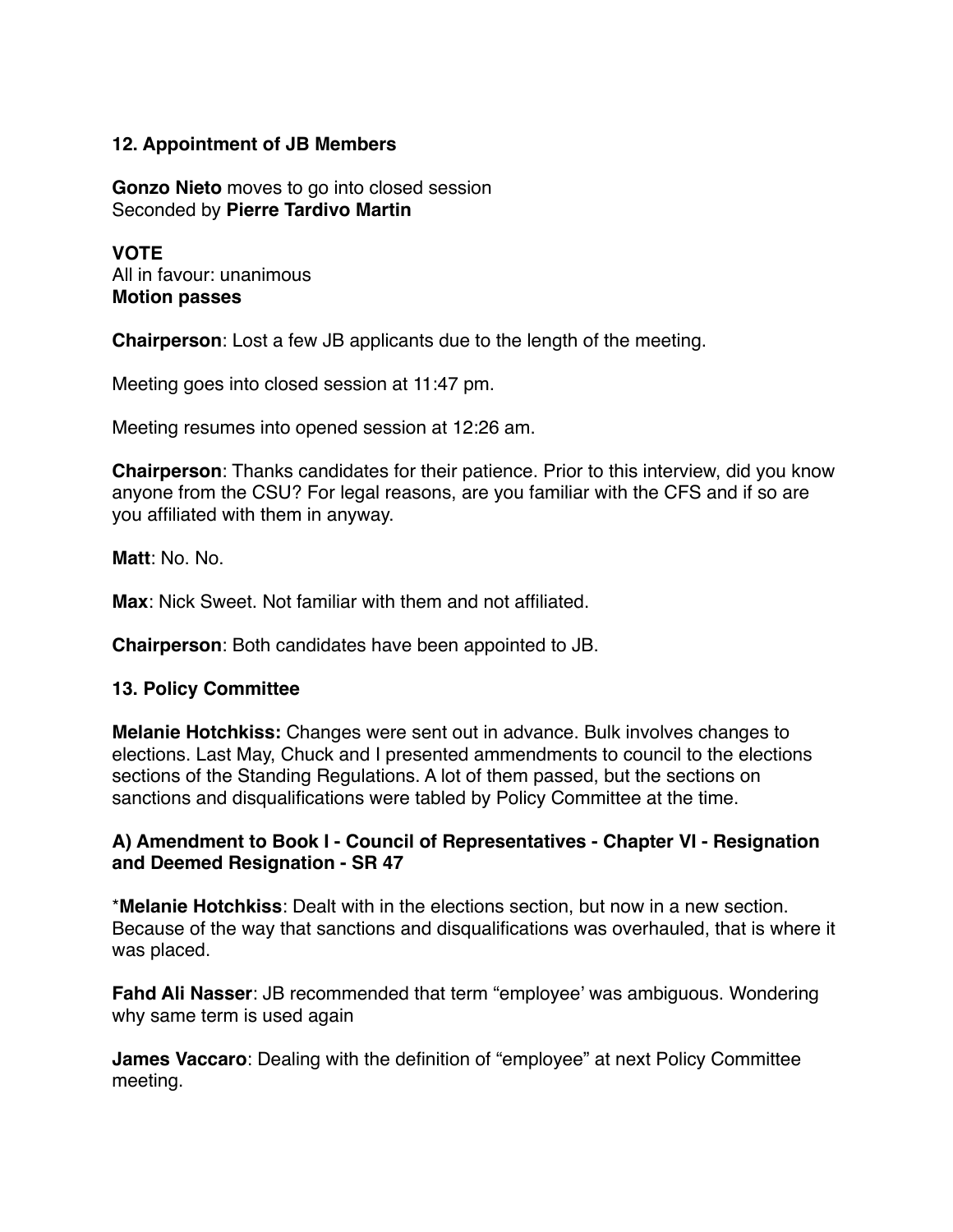# **VOTE** All in favour of adopting this Standing Regulation: unanimous **Motion passes**

# **B) Amendments to Book VI - Elections and Referendum Regulations Chapter II - Section 4 - Fee Levies**

\***Melanie Hotchkiss**: Two reasons this was discussed. Noticed that in the fee levy section, it referred to the Custodial and Services Committee, which no longer exists. Clarified some of the regulations. For a fee levy group that wanted to submit an application for review and approval, they have to bring it to Policy Committee. Specified the time by which it had to be done. Two months prior to fall by elections and three months prior to the March general elections. Same thing for referenda to increase an existing fee levy.

**Paul Jerajian**: What was the prior ambiguous timeline?

**Melanie Hotchkiss**: Three months before it can be considered by Council, not before a certain date.

**Chad Walcott** calls the question Seconded by **Paul Jerajian**

**VOTE** All in favour of calling the question: 4 Oppositions: 1 Abstentions: 3 **Motion passes**

**VOTE** All in favour of adopting these Standing Regulations: 11 Oppositions 1 **Motion passes** 

# **C) Amendment to Book VI - Elections and Referendum Regulations Chapter IV - Section 6 - Poster Policy - SR 191**

**Melanie Hotchkiss**: Very straightforward. Only change was to add VA building to where people could poster.

# **VOTE**

All in favour of adopting this Standing Regulation: unanimous **Motion passes** 

**D) Amendments and additions to Book VI - Elections and Referendum Regulations Chapters V, VIII, IX, X, XI**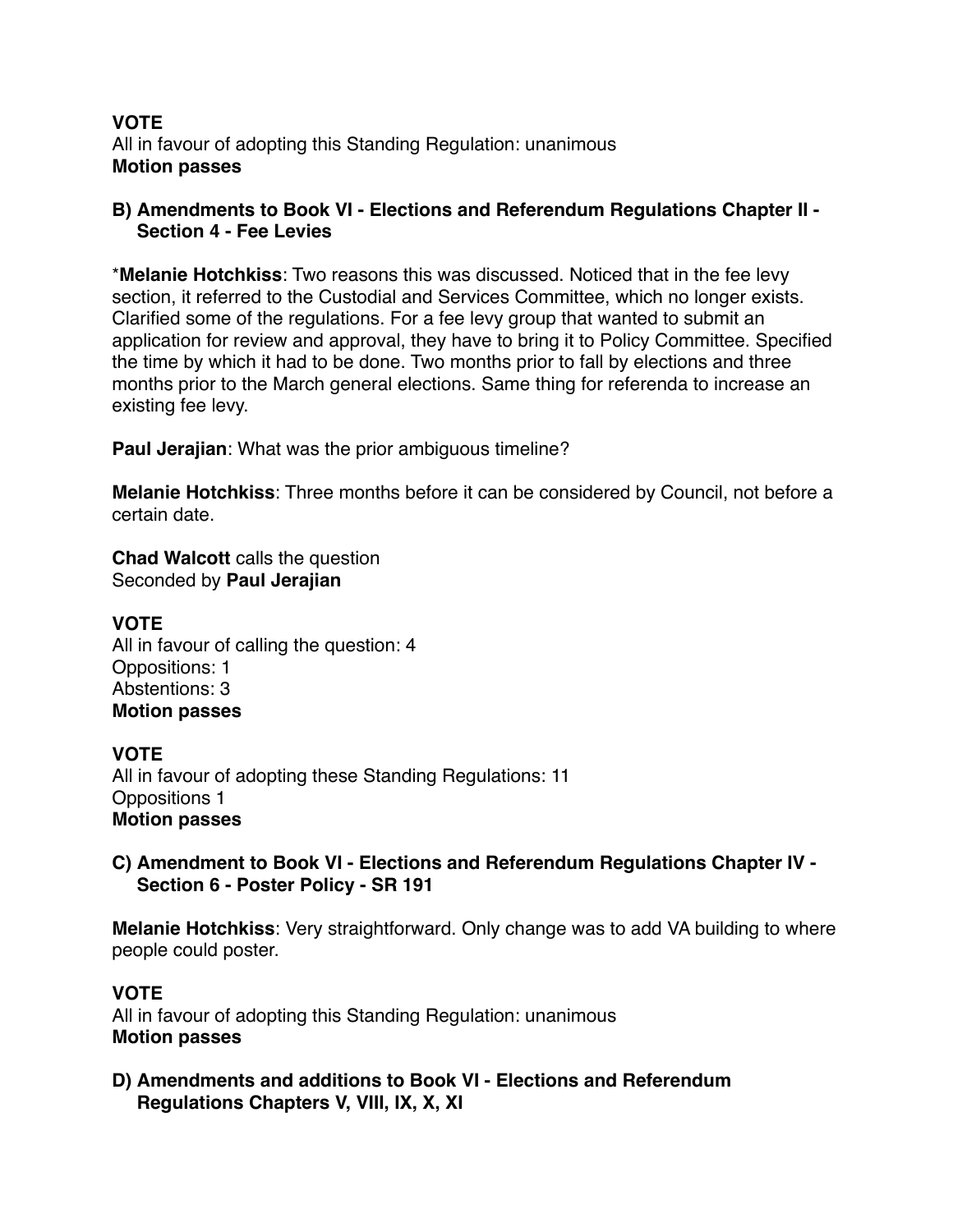**Melanie Hotchkiss**: A lot of stuff rewritten from last year. Things that were very unclear in the Disqualifications and Sanctions section. One of the bigger changes that came up was creating an automatic disqualification and making it different from getting disqualified for doing something wrong. If you are an actual candidate campaigning, could not complain during the campaigning period. Could only contest afterwards. Nothing to make sure said person would comply, depended on the CEO and whether or not they were willing to consider the complaint.

**Chuck Wilson**: Added a complaint section to Contestations and Complaints (Chapter V). Formal structure in place for CEO to deal with things happening during campaigning period. Changed a couple things in the report of the Electoral Officer. Now separate sections for sanctions. Automatic disqualification which has to do with ineligibility and such. Outlines the specific provisions if there is a disqualification or sanction. New chapter called Forfeiture of Rights. Re-haul of Chapter 10, Appeals.

**Nadine Atallah**: For Standing Regulation 257, what is meant by inappropriate?

**Chuck Wilson**: Say there is a very corrupt CEO and he decides to disqualify you for some wildly inappropriate reason, you can make an appeal. Sanction would be inappropriate for the circumstance.

**Nadine Atallah** amends to replace "inappropriate" with "manifestly unreasonable" Seconded by **Hardial Rosner**

Seen as friendly

# **VOTE**

All in favour of adopting these Standing Regulations: unanimous **Motion passes** 

#### **E) Amendment to Book XII - Final Provisions - Chapter 1 - SR 297**

**Melanie Hotchkiss**: Mentioned Custodial and Services Committee instead of Policy **Committee** 

# **VOTE**

All in favour of adopting these Standing Regulations: unanimous **Motion passes** 

#### **F) Amendment and Additions - Book VII - Executive - SR 262, 263, 269-272**

\***Melanie Hotchkiss**: One had "paycheck" written differently than the other. Making sure they are all spelled correctly. Would be adding four new Standing Regs. Guideline to the execs. Written annual work plan, outlining what they want to do during their mandate. Will help the exec and see if they've reach their mandate objectives. Have a time of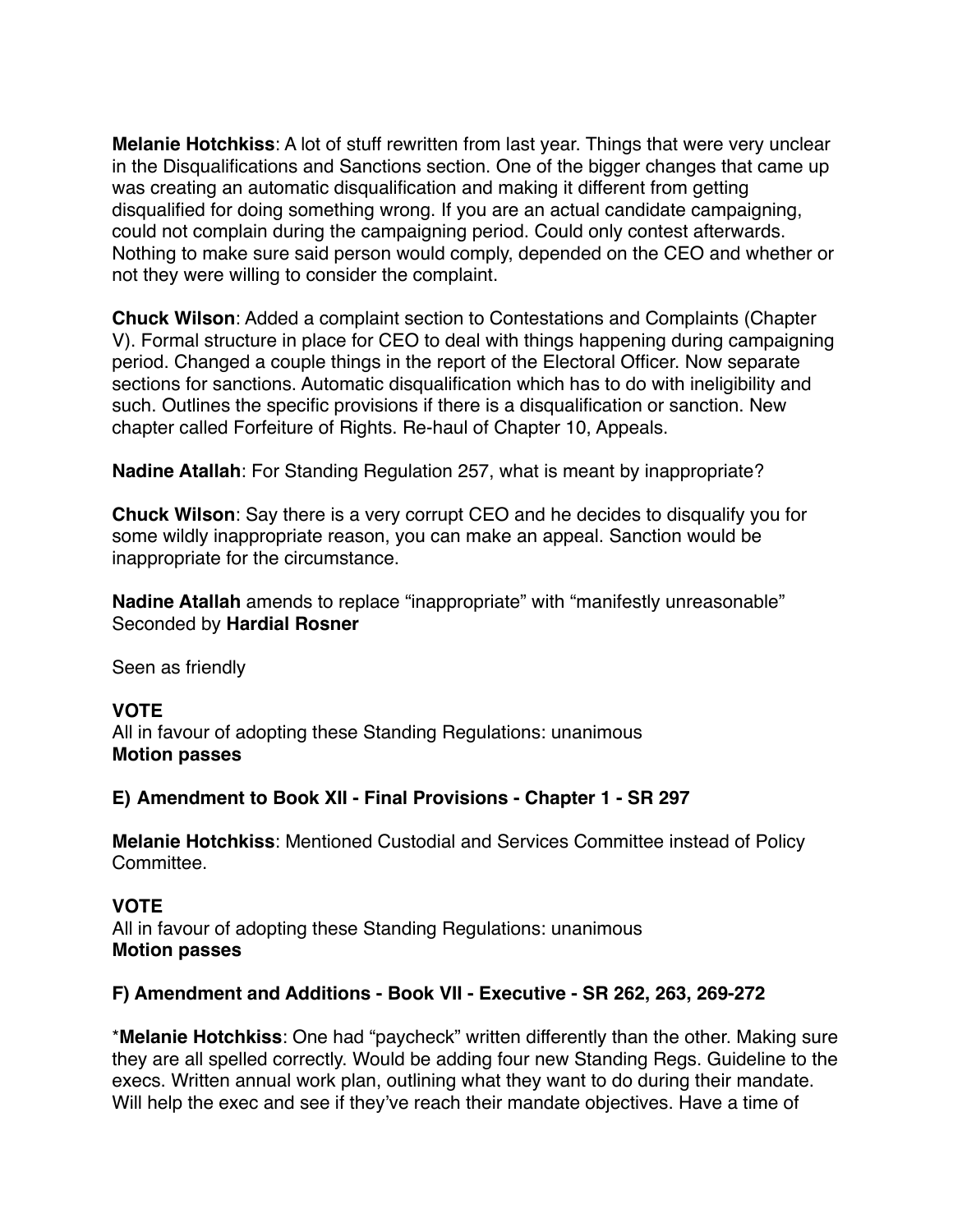year for when post mortem reports need to be submitted by; joint written mid mandate report date; no policy that said they actually had to be completed and when; to have the end of mandate report. Could be a deduction of an executive's paycheck if not submitted on time. Would be an option for Council to waive this deduction if there are exceptional circumstances.

**Paul Jerajian** moves like to amend the deduction from 100 to 500 dollars Seconded by **Chris Webster** 

**Paul Jerajian**: Thinks these reports are one of the more important reports. Regular monthly exec reports have a deduction \$100. These take months to write.

**Gonzo Nieto** amends the deduction to 350

**Gonzo Nieto**: Recall my paychecks being around \$710 for two weeks. So one week is around \$350.

**Chad Walcott**: Being a member of Policy Committee, the intention was to create an objective standard by which to evaluate the executives. If the executives are not fulfilling their mandates, you are technically in violation of duties. You can be impeached. If the executive is not producing at the level that they should, then there would be a stronger case to impeach them. Should keep in mind that there would be a stronger case for impeachment because the standing regs are much less ambiguous.

**Hardial Rosner**: Initially thought a larger amount was a good idea. Potential of execs not taking their jobs seriously enough. If there is a really huge fine, could encourage some sloppy, last minute reports.

**James Vaccaro**: Doesn't think the amount should be the same for all 4 reports. The annual work plan is incredibly important. \$350 seems more reasonable. Is about getting them to do their job.

**Melanie Hotchkiss**: In terms of the 4 standing regs, orientation reports were presented as \$300. People felt that the amount of student money put into orientation was pretty massive. Stuck with \$100 with the others because that was in line with the other standing regs.

**Gonzo Nieto** calls the question Seconded by **James Vaccaro**

# **VOTE**

All in favour of calling the question: 12 **Motion passes** 

**VOTE** All in favour of Gonzo's amendment: 9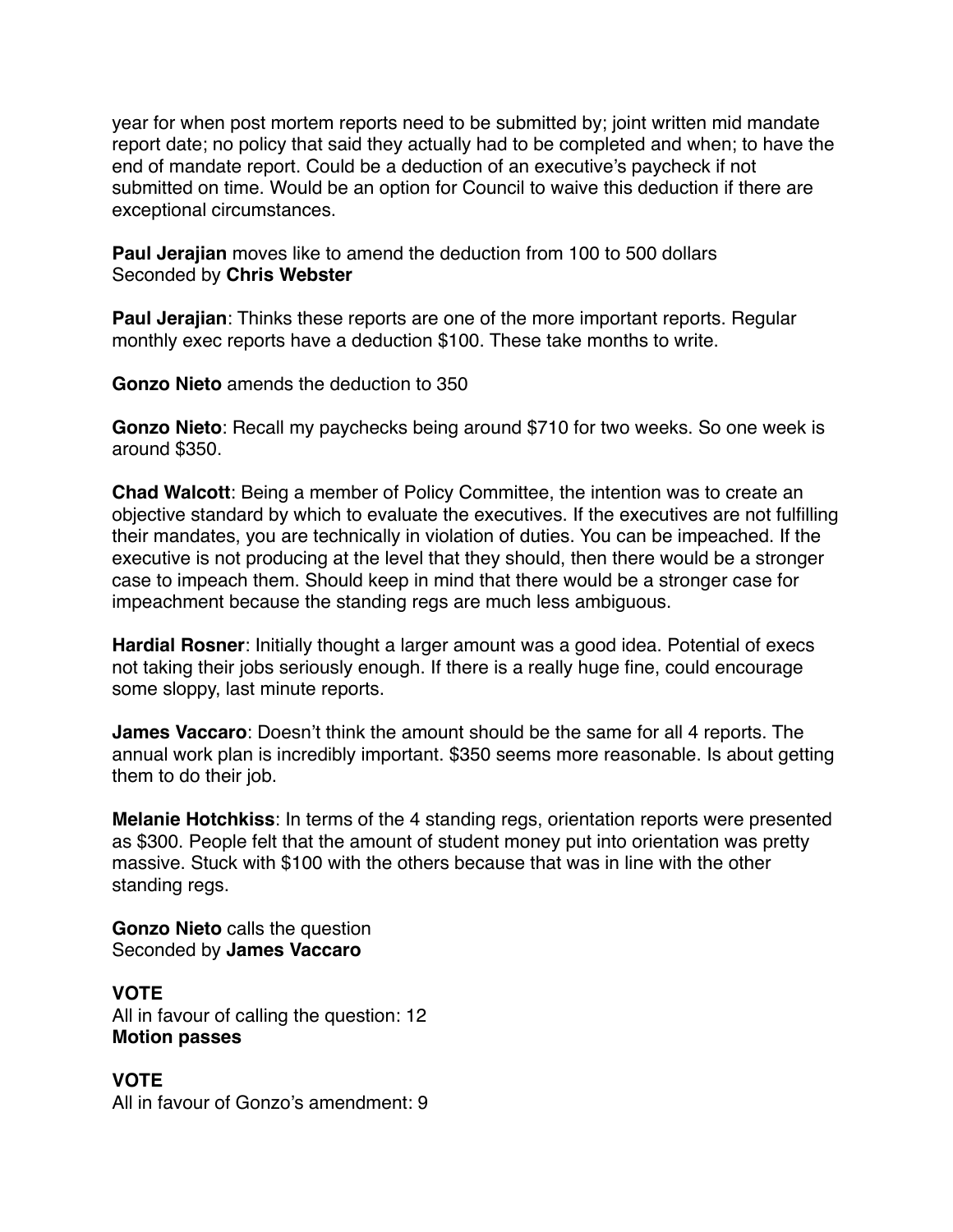#### **Chad Walcott and Paul Jerajian** oppose Abstentions: 1 **Motion passes**

**Gonzo Nieto** calls the question Seconded by **Paul Jerajian** 

# **VOTE**

All in favour of calling the question: unanimous **Motion passes** 

# **VOTE**

All in favour of Paul's amendment with Gonzo's amendment: 10 Against: 2 **Motion passes** 

**Chad Walcott** calls the question Seconded by **Fahd Ali Nasser**

#### **VOTE** All in favour of calling the question: 10 Oppositions: 1 **Motion passes**

**VOTE** All in favour of adopting these Standing Regulations: unanimous **Motion passes** 

**James Vaccaro** moves to take a 10 minute recess Seconded by **Gonzo Nieto**

**VOTE** All in favour: unanimous **Motion passes** 

# **14. Appointment of CSU President**

**Chad Walcott**: Knows the executive had proposed Nadine as a candidate for the position, had some questions for her. Had attempted to nominate you to Senate and BoG at the beginning of the year. Why did you refuse these nominations? Do you have any intention in running for an executive position in the upcoming election?

**Nadine Atallah**: Not in a standing to sit on BoG and Senate; doesn't feel it is relevant. No, does not plan on running.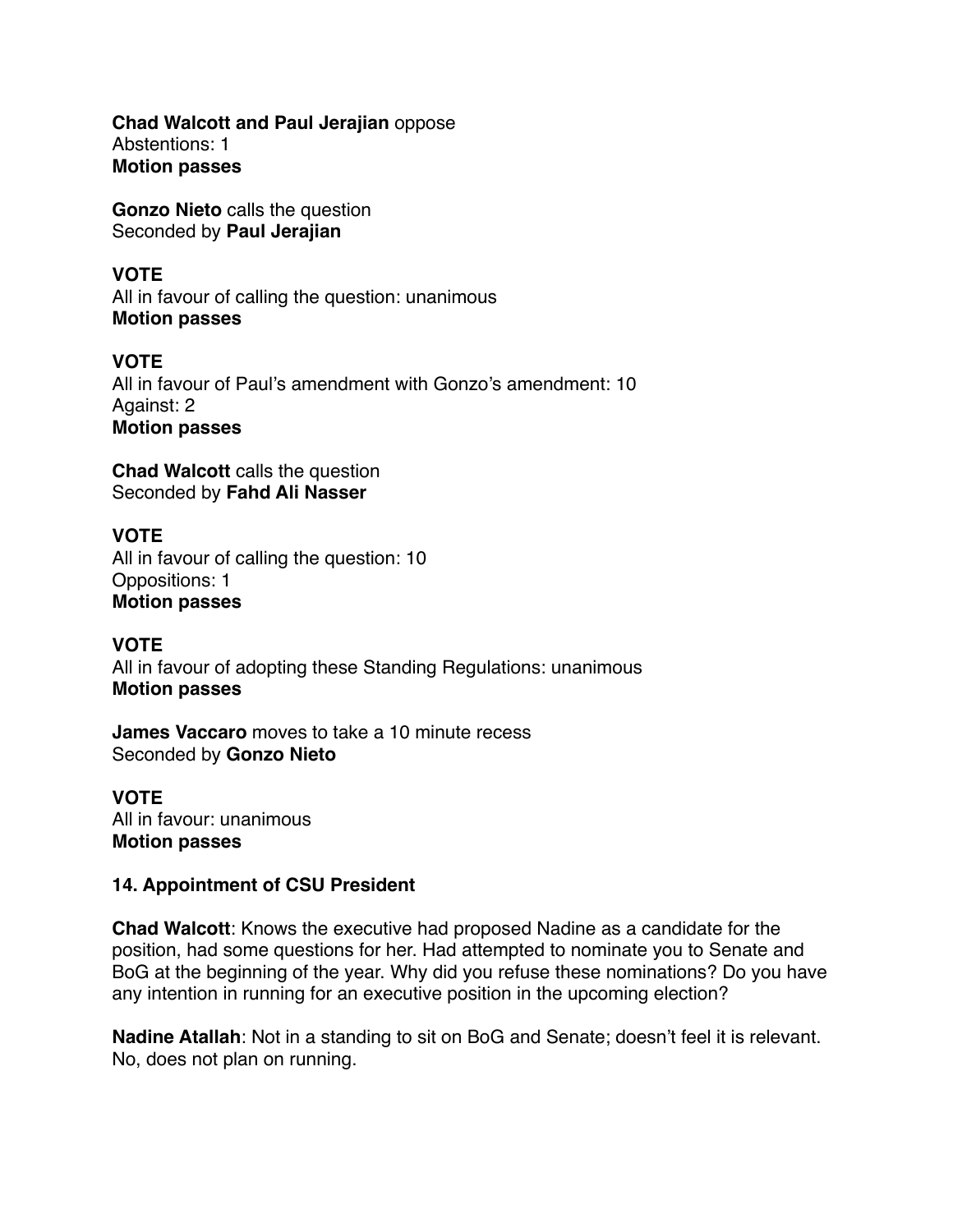**Andrew Roberts**: Came across as blind sighting everyone, was not the intent at all. Spent a lot of time deliberating this, was not an easy time. Deliberated between Simon Pierre and Nadine. Nadine has an internal aspect of the team, fulfills this inner leadership. Seemed very natural. Proved herself fully competent. Knowledge of by laws and standing regs is great. Felt very confident as a team. In terms of how everyone found out, there was a lot of miscommunication. Sent an email out to the whole list, got calls coming back to us asking about the mail out, and then found out that the information had not gotten out to everybody. Had to make a quick decision, as an executive we felt that this was the best option.

**Melissa Kate Wheeler**: What is the reason that you are not going to leave the MHPM project in its proper portfolio?

**Nadine Atallah**: Have not determined if we are going to hire somebody to help with the project. Took this on as an extra to my mandate, does not belong to the Clubs and Internal Affairs portfolio.

**Melissa Kate Wheeler**: Think you'll have time to work on this huge project while acting as president?

**Nadine Atallah**: A point that we plan on addressing, urges anyone to meet and discuss.

**Simon Pierre Lauzon** moves to appoint Nadine Atallah as President of the CSU Seconded by **Stefan Faina**

**Simon Pierre Lauzon**: Best decision for multiple aspects of the job. She has a good ability to manage the team, good work ethic, good relationship with admin, personality, ability to communicate. Portfolios that will be reshuffled if she were to take on the role.

**Paul Jerajian**: Does not think Nadine is the most qualified candidate for this position. President is the face of the CSU; At times, has seen Nadine not be that face. Has seen Nadine act out and not put professionalism first. She is a great asset to the team, one of the executives that has worked the hardest. Think she's doing a great job on what she's doing; losing that is a bigger risk than having her take on a different position. Does not think she has the qualities to step up to that position.

**Melissa Kate Wheeler**: Only opportunity thus far for Council to be part of the decision. Concerned with the appearance of a lack of transparency. Does not think that is something good for someone who is to be president of a union. Reluctance of the executive to discuss things in open session or at council meetings at all. Idea that there are certain issues that are important and relevant to students that are best discussed behind closed doors in the CSU office. Feels as though Nadine especially has been an advocate for discussing things in the office as opposed to during council meetings.

**Wendy**: Nadine will have the right to sign contracts; not comfortable with her having that power. Supports Simon Pierre as President.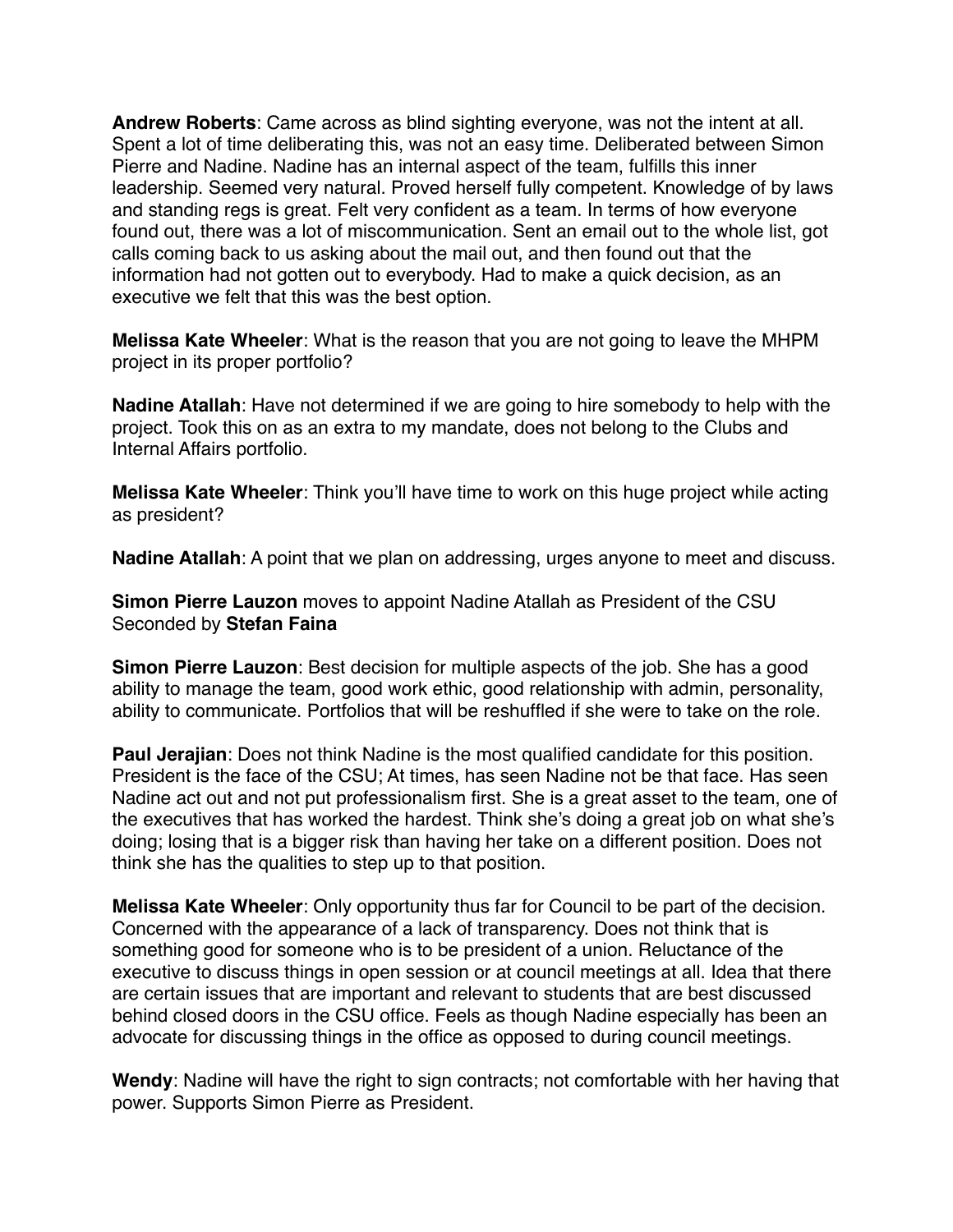**Jordan Lindsay**: Curious what your top three priorities are going to be if you were to be appointed?

**Nadine Atallah**: General Manager, IT restructuring, relationship with faculty associations, and perhaps the MHPM project.

**Jordan Lindsay**: Wondering what you've done regarding Rami's lack of diligence?

**Nadine Atallah**: Jordan had brought up how sometimes we acted biased towards Rami. He has not been able to produce according to his contract. Addressed these issues at our meeting, tightened his deadlines. For signing a contract about the student center, there are things that have been put into place that do not allow me to sign anything. Ultimately Council's decision. Try to advocate for closed when it is

**Simon Pierre Lauzon**: Am being considered even though I was never approached. Very passionate about my portfolio. Believes him becoming president would be a blow to the CSU and disadvantage us.

**Hajar El Jahidi**: Now have one exec willing to take this position. In the case that there is no willing VP, Council can appoint a councillor as President. However, there is a willing candidate, so the By Law kind of speaks for itself. Has worked on a lot of the files of Schubert's. Best person for a smooth transition. Have a team of executives who have worked with each other for a certain amount of time. Know what works best for us, and coming up with a proposition for you. This discussion has a great deal to do with us.

**Stefan Faina**: Does not see this as a lack of transparency, wants to create a better conversation. Things she wants council to be on the same page about. Has shown a commitment to listening to the concerns of council. As an executive, our mind has been made up.

**Carlotta Longo**: Does not think that council is trying to exclude the exec from the conversation. Wanted to discuss in private and then discuss with them.

**Hardial Rosner**: Reasonable to assume that quite a few people who did see that that was an ongoing problem. Does not think that we should be disregarding this point as if it were something that came out of the blue. Feels as if this is being presented with absolutely no choice. Getting the feeling that we are being told that this is the only option. Have an entire right discuss it.

**Chad Walcott**: Thinks what's best for the union is for a president to sit on BoG. The only exec who sits on BoG is Andrew. Internally, whatever position you hold is just a title. Don't have to be president to lead the team. Does not think Nadine is the right person to be president. Believes the president in terms of council needs to be someone who unites council.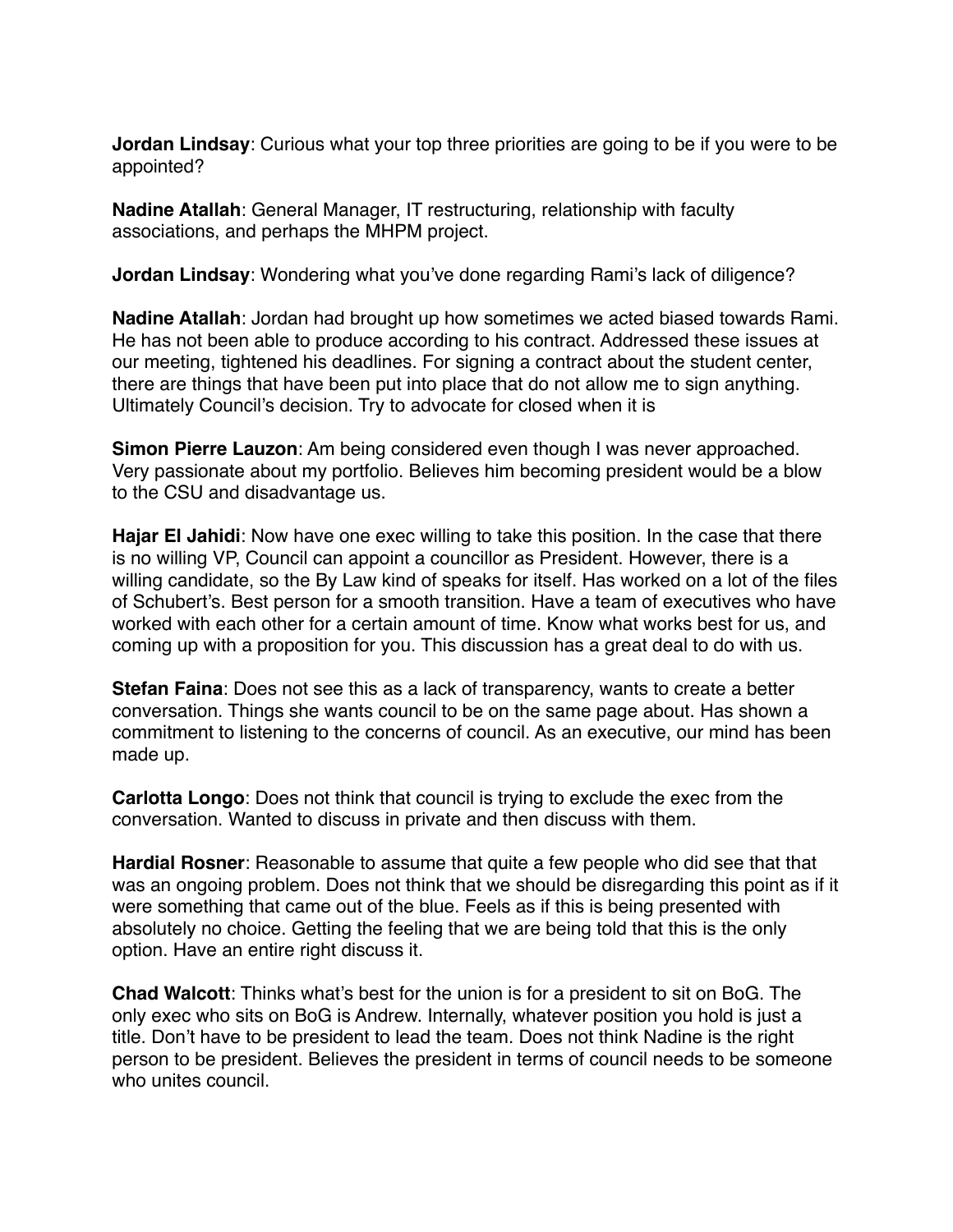**Nadine Atallah**: Four months left, not an issue for the BoG. Already has relationships with the administration. Schubert was not on it anyways. Bursaries were in Hajar's exec report for the past three months. Habitat was in my exec report. Agree with the postmortem issue. Trying to protect each other.

**Gonzo Nieto**: If Nadine is not voted as President, which other exec would be willing to be appointed?

**Stefan Faina**: Would not be willing.

**Alexis Suzuki**: No.

**Simon Pierre Lauzon**: The reason why I do not want to take this position is that it will be a huge issue for the CSU. Need to talk about why I am not a good candidate for this position.

**Hajar El Jahidi**: No.

**Keny Toto**: No.

**Andrew Roberts**: Talked about this at length. Was between Nadine, Simon Pierre, and myself. Drilling it because we really think Nadine is the best choice. Would not want to do it.

**James Vaccaro**: Simon Pierre, willing to elaborate on why you wouldn't be a good candidate?

**Simon Pierre Lauzon**: Entire agenda totally gets thrown in the garbage. To embark on this process of finding a new VP External. Things I am trying to do are super important for the CSU. We are a small player in the FEUQ with big votes and huge money. Helping out as much as I can with 5-6 other campaigns. Commitments to these people. Worked so much on the FEUQ Congress; Now is the time to finally focus on the things I want to focus on. Impossible that I would do a good job. Idea of becoming president is just not realistic for me.

**Melissa Kate Wheeler**: To address the transparency issue, specific instances where Nadine has tried to shut down discussion in open session because she deemed them inappropriate include Alexis' unsatisfactory performance as VP Student Life, any concern over any of the performances of the executives. Has been specifically Nadine that has said no to these conversations in open session. This is a decision that council makes, not the exec. Council represents the students. Decision is about the entire student body, not about the internal dynamics. About the student as a whole. This person does not have the confidence of the board. Very serious decision, feels as though our concerns are not being heard.

**Paul Jerajian**: Nadine could back down, hence making her unwilling.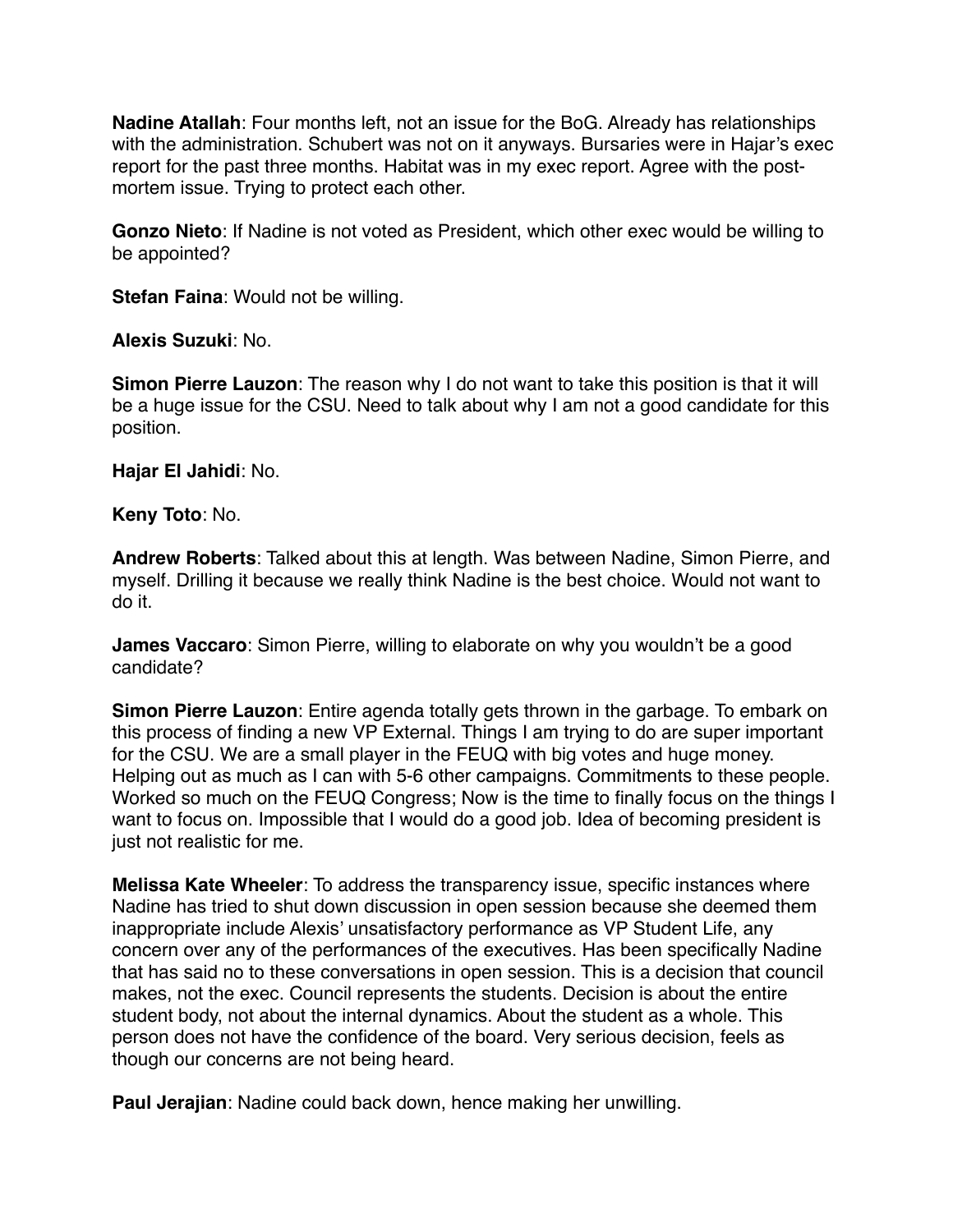**Nadine Atallah**: This was not only my decision. Unwilling to back down.

*Exec removes themselves on a voluntary basis, meeting remains in opened session* 

**Chris Webster** moves to go into closed session Seconded by **Carlotta Longo**

**VOTE** All inn favour: 3 Oppositions: 5 Abstentions 2 **Motion fails** 

**Nick Sweet**: Is a choice and not a requirement. In very untrained legal opinion, a choice and not something forced upon council.

**Chris Webster**: idea that council doesn't have an opinion is troubling. Mentioned that BoG isn't an issue because there are only 4 months left. That is one third of the mandate.

**Carlotta Longo**: Very uncomfortable with the way this is being framed. Not okay for the exec to impose a decision on council and force it upon us. Should not be the only option. Should strongly consider going to a vote. If the motion fails, ; seems like council almost unanimously does not agree with the way this is going.

**Chad Walcott** calls the question Seconded by **Melissa Kate Wheeler**

#### **VOTE**

All in favor of calling the question: 6 Oppositions: 4 Abstentions: 3 **Motion fails** 

**VOTE** All in favour of appointing Nadine as President of the CSU: 0 Oppositions: 7 Abstentions: 5 **Motion fails** 

**Hajar El Jahidi**: Had initially come up with a team decision; most of us were very adamant on keeping the same mind frame; keeping Nadine as our first and only option; extremely disappointed in council. Genuinely no one else wants the position. The only person who was apt and wanted it was Nadine. The only option that we had. Came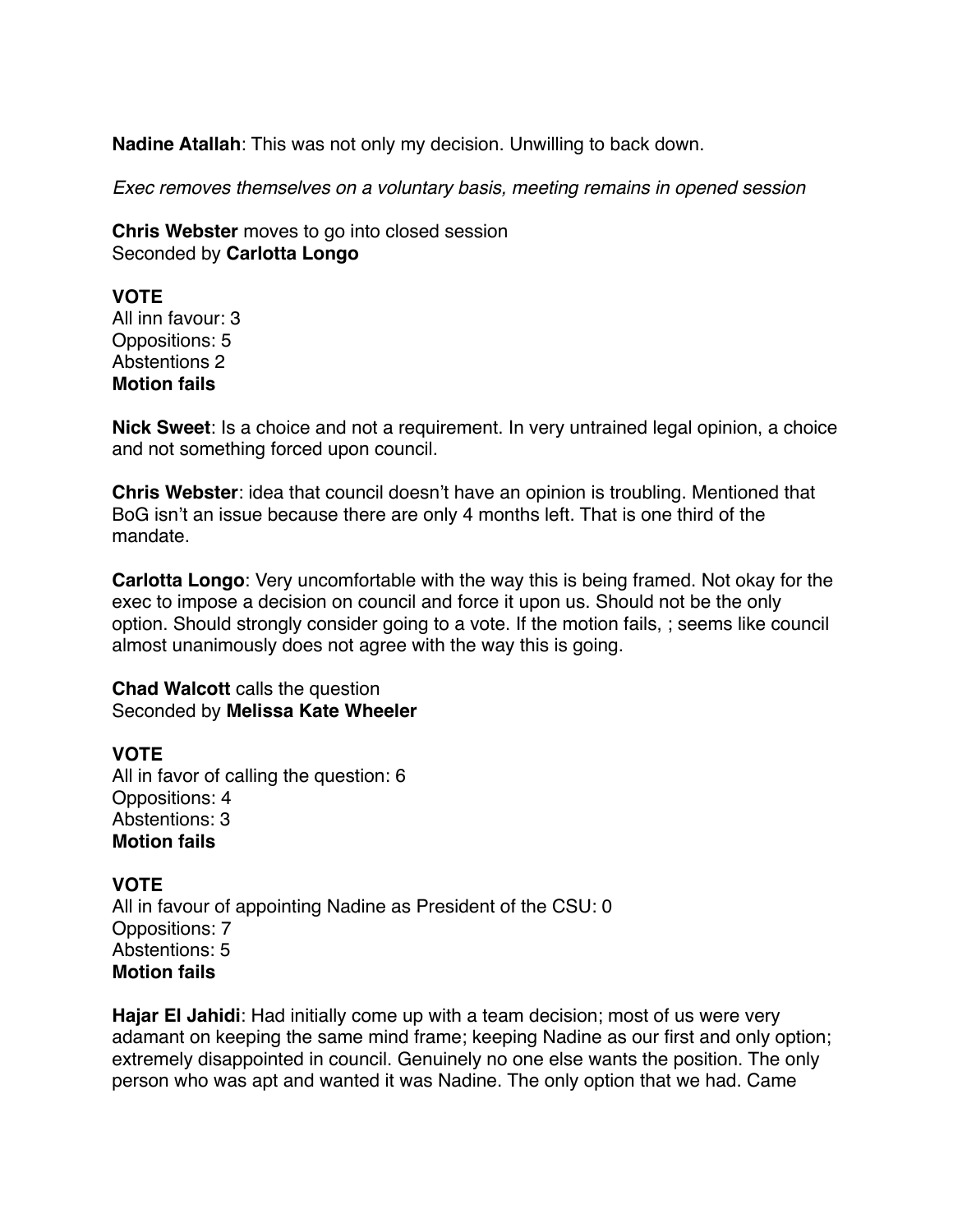back to the same conclusion. Want to remind everyone about the By Law. By not appointing her, council is hereby breaching the by laws. Puts you in a legal situation.

**Hardial Rosner**: Exactly why this motion failed. Keeps getting repeated to us that you are the team. Whereas we are supposed to be the team. Supposed to be working together for the best interests of the students. The fact that the exec is getting so closed off and hostile is really shocking to me. By Law needs to be edited if we only have one choice.

**Erika Couto**: Has been very clear that not a single council member would like you in this position. Kindly asking to please recant your candidacy.

**Nadine Atallah**: Is not just my decision. Took this decision as a team. Respectfully decline.

**Chad Walcott** moves to appoint Andrew Roberts to the position of President

#### **Andrew Roberts** declines

**Nick Sweet**: Question about the term "appointment." Feels that it would be possible for councillors to refuse to use their own right. Takes issue with the legal advice given to the executives.

**Jordan Lindsay:** Hates being threatened. Very empty threat. Are you going to sue us with the CSU money or your own money? Could go after the corporation, the corporation would go after you with their money. Threatening is never a good tactic.

**Simon Pierre Lauzon**: Selected by entire student body. As an exec, my decisions have to be in the best interest of all the students we represent. Believe a By Law is not being respected by council. Want to go through the measures of making sure that By Law is respected.

**James Vaccaro** moves to send this to JB and strongly recommend the JB appoint their legal advisor within 5 business days Seconded by **Gonzo Nieto** 

**James Vaccaro**: Need a second legal advisor for this. JB is the body much more properly set up in making this decision. Would prefer not to be the plaintiff in this.

**Nadine Atallah** amends for the JB to seek legal advice from a lawyer

Seen as friendly

**Chad Walcott** calls the question

**VOTE**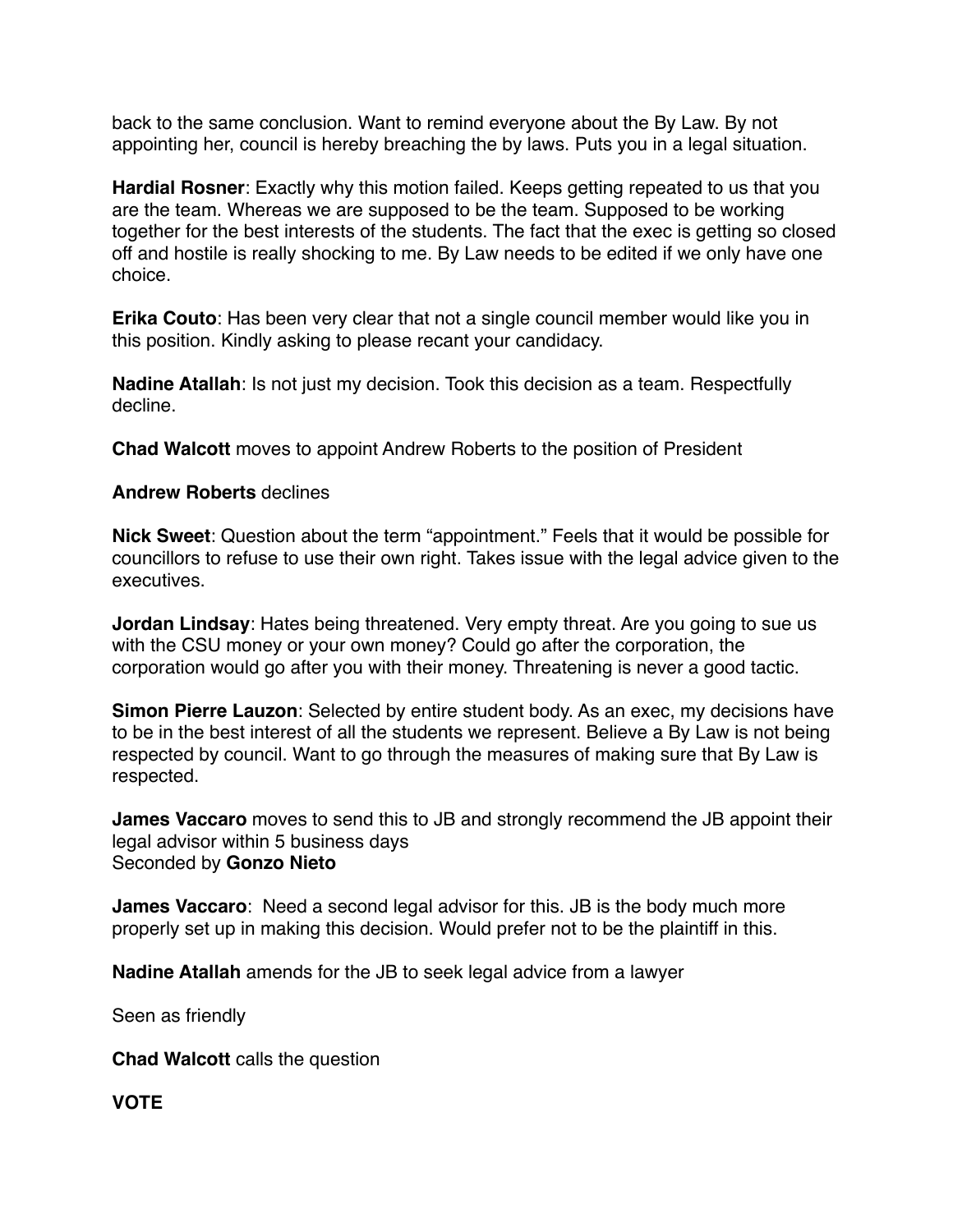All in favour of calling the question: 10 Oppositions: 0 Abstentions 2 **Motion passes** 

#### **VOTE**

All in favour of James' motion: unanimous **Motion passes** 

## **15. Appointment of Executive**

**James Vaccaro** moves to table Questions on Orientation and Fine Arts Budget Cuts to the next regularly scheduled council meeting Seconded by **Pierre Tardivo Martin**

**VOTE** All in favour: 10 Oppositions: 1 **Motion passes** 

#### **16. Special By Law I and J**

**Nadine Atallah:** Ad hoc student space committee has met; have not had time to discuss these issues in particular. Idea would be to approve these so that we have an insurance. If we do have the time to go over them and call a special council meeting then any changes to be made can be.

**Gonzo Nieto**: Includes the formation of a committee that will oversee the spending of the funds of the student space account. The composition is 1 councilor,1 lawyer, the president and 2 community members.

**VOTE** All in favour: 9 Abstentions 2 **Motion passes** 

# **17. General Elections**

#### **Nadine Atallah:**

BIR that the Concordia Student Union calls its Annual General Elections 2013 such that the polling period begins on Tuesday March 26th and ends on Thursday March 28th in accordance with S.R.124

BIFR that the composition of council be, in accordance with by-laws 6.21 & 6.22, as follows:

- 14 Arts and Science seats
- 6 John Molson School of Business sets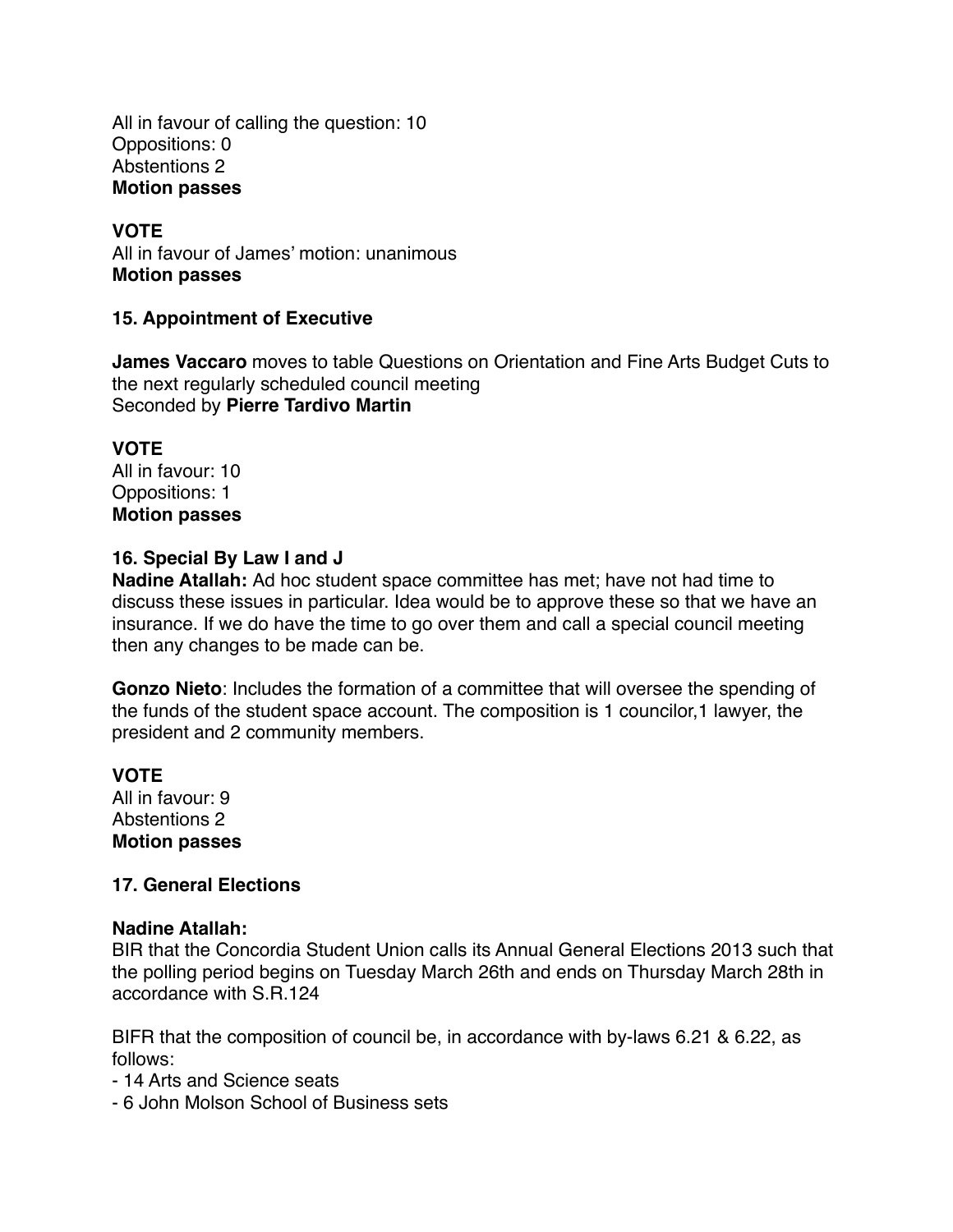- 4 Independent Students seats
- 3 Fine Arts seats
- 3 Engineering and Computer Science seats

Seconded by **Chad Walcott**

**Paul Jerajian** amends for the composition to state that the CEO figure out the proper ratio before nominations

Seen as friendly

**VOTE** All in favour: 9 Abstentions: 2 **Motion passes** 

**Melissa Kate Wheeler** moves to table all the remaining agenda items to a special council meeting on February 27th, 2013 Seconded by **Hardial Rosner** 

**Nadine Atallah** amends to remove Appointment of CSU signing officers and concern over JB member

Seen as friendly

**Paul Jerajian** amends that James' tabling motion be included in the special council meeting

Seen as friendly

**VOTE** All in favour: unanimous **Motion passes** 

#### **18. Concern over JB Member**

**Nick Sweet:** One JB member who has not attended any JB meetings. Gross negligence. Strong recommendation that council remove him from JB.

**Gonzo Nieto** moves to remove Pablo as a member of JB Seconded by **Pierre Tardivo Martin** 

**VOTE** All in favour: 10 Abstentions 1 **Motion passes**